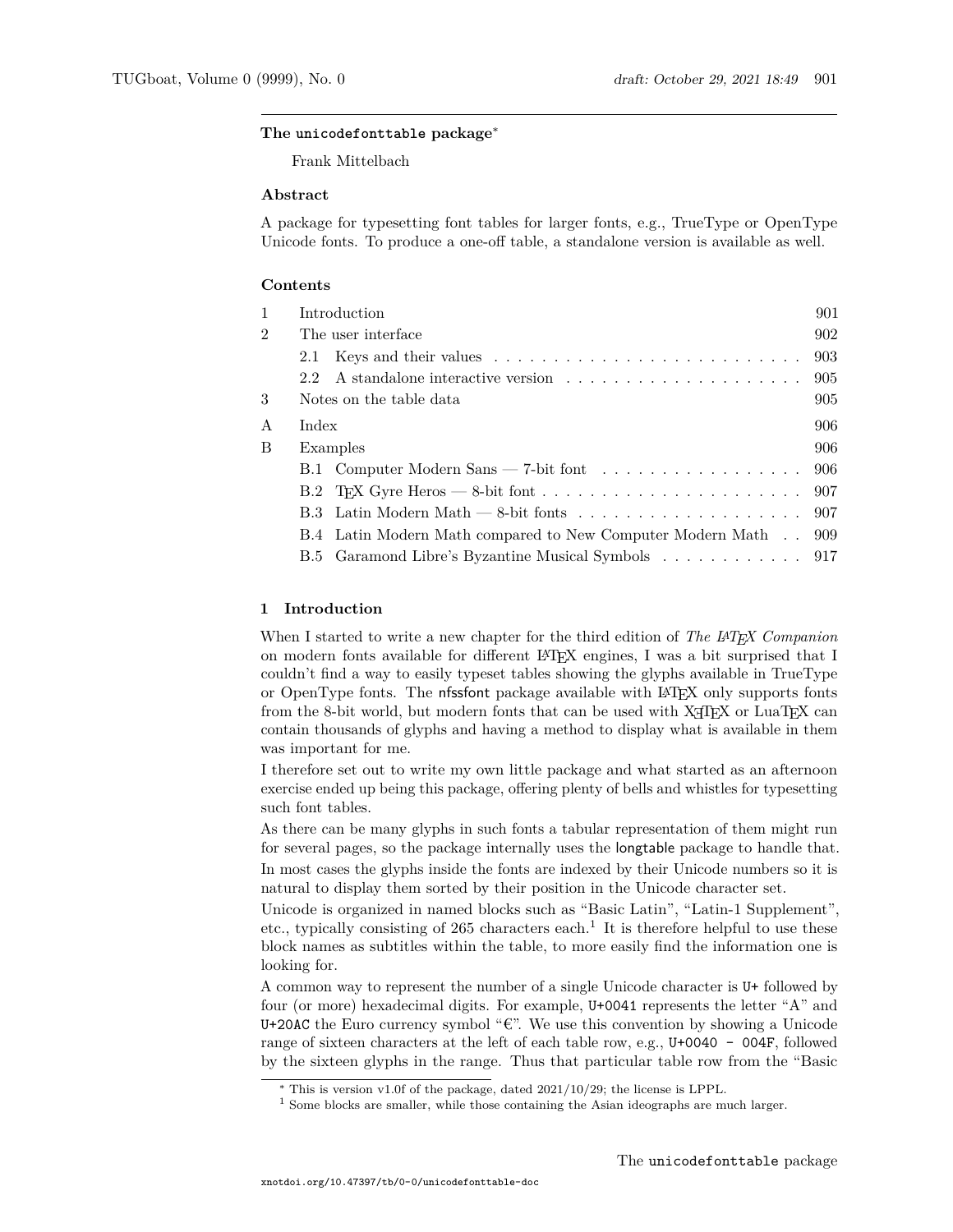Latin" block would show something like

|                                             |  |  |  |  | 0 1 2 3 4 5 6 7 8 9 A B C D E F |  |  |  |  |
|---------------------------------------------|--|--|--|--|---------------------------------|--|--|--|--|
| U+0040-004F @ A B C D E F G H I J K L M N O |  |  |  |  |                                 |  |  |  |  |

If a Unicode character has no glyph representation in a given font then this is indicated by a special symbol (by default a colored hyphen). By default some color is used, but we've grayscaled the output for TUGboat.

In order to easily locate any Unicode character the table shows by default sixteen hex digits as a column heading. For example, to find Euro currency symbol (U+20AC) one first finds the right row, which is the range U+20A0 - 20AF, and then the C column in that row, and the glyph is there (or an indication that the font is missing that glyph; the line shows that for some of the other slots).

0 1 2 3 4 5 6 7 8 9 A B C D E F U+20A0 - 20AF -  $\oint -$  -  $\oint -$  +  $\oint +$  -  $\oint +$  -  $\oint +$  +  $\oint \oint +$  +  $\oint +$  +  $\oint +$  +  $\oint +$  +  $\oint +$  +  $\oint +$  +  $\oint +$  +  $\oint +$  +  $\oint +$  +  $\oint +$  +  $\oint +$  +  $\oint +$  +  $\oint +$  +  $\oint +$  +  $\oint +$  +  $\oint +$  +  $\oint +$  +  $\oint +$  +  $\oint +$  +  $\oint +$  +

It can be useful to compare two fonts with each other by filling the table with glyphs from a secondary font if the primary font is missing them. For example, the next display shows two rows of Latin Modern Math (black glyphs) and instead of showing a missing glyph symbol in most slots, we use the glyphs from New Computer Modern Math, which has a much larger glyph set (normally red glyphs with gray background but again, grayscaled for TUGboat).

|                                                                                                                                                               |  |  |  |  |  |  | 0 1 2 3 4 5 6 7 8 9 A B C D E F |  |  |
|---------------------------------------------------------------------------------------------------------------------------------------------------------------|--|--|--|--|--|--|---------------------------------|--|--|
| U+2A00-2A0F $\odot$ $\oplus$ $\otimes$ $\cup$ $\oplus$ $\Box$ $\Box$ $\mathbb{A}$ $\mathbb{W}$ $\times$ $\mathbb{E}$ \$ $\mathbb{I}$ $\mathbb{I}$ $f$ $f$ $f$ |  |  |  |  |  |  |                                 |  |  |
| U+2A10-2A1F $\oint \oint \oint \oint \oint \oint f \oint f \oint f \oint f \oint f \oint f \hat{f} \hat{f}$                                                   |  |  |  |  |  |  |                                 |  |  |

## <span id="page-1-0"></span>**2 The user interface**

The package offers one command to typeset a font table. The appearance of the table can be customized by specifying key/value pairs.

#### <span id="page-1-1"></span>\displayfonttable \* [ $\{key/value\text{-}list\}$ ]  $\{\text{font-}name\}$  [ $\{font-features\}$ ] \displayfonttable

The  $\langle$ *font-name* $\rangle$  is the font to be displayed. This and the  $\langle$ *font-features* $\rangle$  argument are passed to fontspec, thus they should follow the conventions of that package for specifying a font. The  $\langle key/value\text{-}list \rangle$  offers customization possibilities discussed below. The \displayfonttable\* is a variant of the command, intended for use with 8-bit legacy fonts. It presets some keys, but otherwise behaves identically. The preset values are:

nostatistics, display-block=none, hex-digits=head, range-end=FF

For details see the next section.

<span id="page-1-2"></span>\fonttablesetup

 $\{key/value-list\}$ 

Instead of or in addition to specifying key/values to \displayfonttable it is possible to set them up as defaults. Inside \displayfonttable the defaults are applied first, so one can still overwrite their values for an individual table.

<span id="page-1-3"></span>\fonttableglyphcount \fonttableglyphcount

> While typesetting a font table the package keeps track of the number of glyphs it finds in the font. After the table has finished, this value is available in \fonttableglyphcount and it is, for example, used when statistics are produced. At the start of the next table it is reset to zero.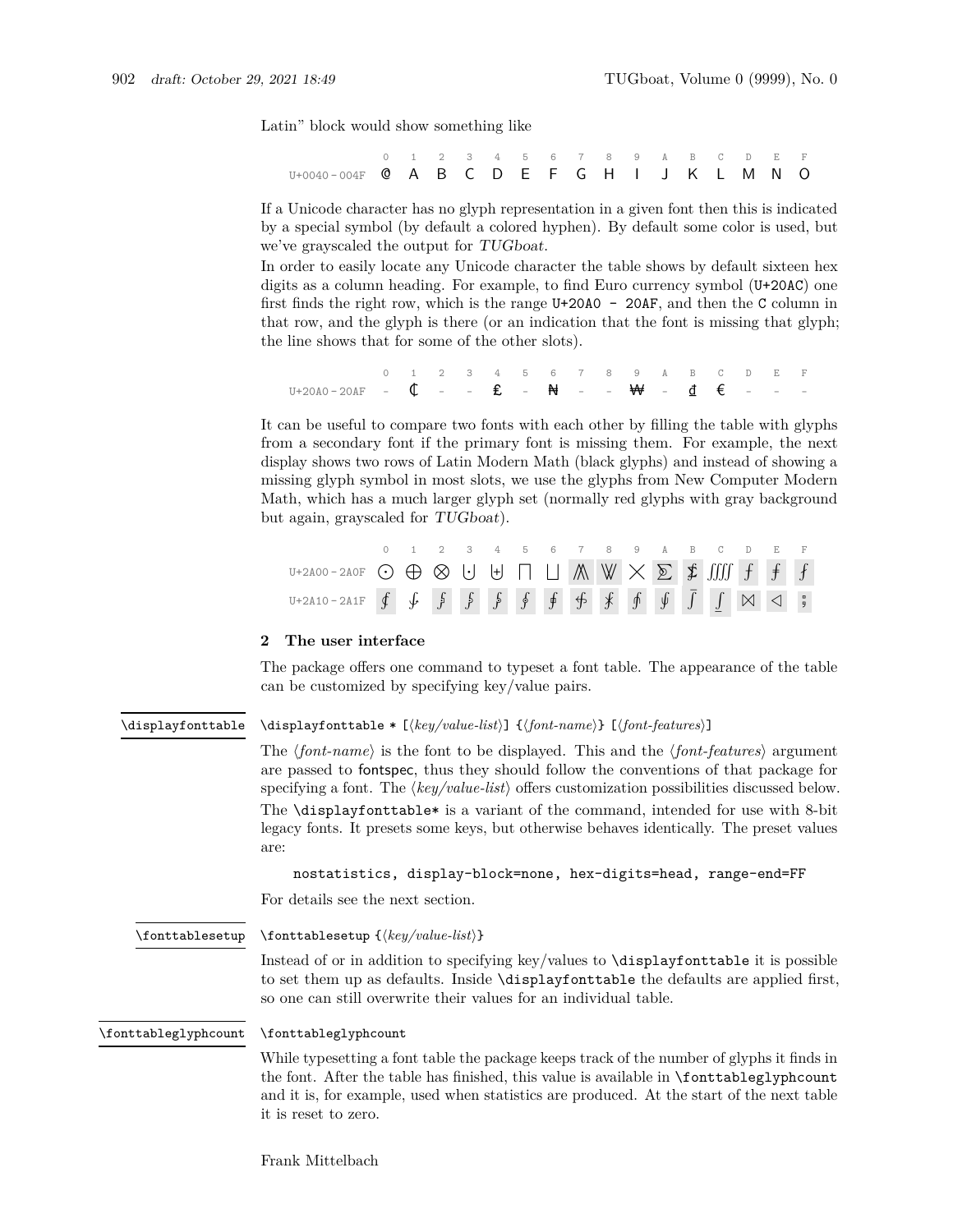## <span id="page-2-0"></span>**2.1 Keys and their values**

Several of the available keys are booleans accepting true or false. They usually exist in pairs so that one can specify the desired behavior without needing to provide a value, e.g., specifying header is equivalent to specifying header=true or noheader=false, etc. In the lists below the default settings are indicated by an underline.

The first set of keys is concerned with the overall look and feel of the generated table.

**header, noheader** These keys determine whether a header to the table is produced.

**title-format, title-format-cont** These keys define what is provided as a header title or continuation title if the table consists of several pages. They expect code as their value. This code can contain  $#1$  and  $#2$  to denote the  $\langle font-name \rangle$  and  $\langle$ *font-features* $\rangle$  arguments, respectively.

By default a title using the \caption command is produced; on continuation titles, the  $\langle font-features \rangle$  are not shown. This is typeset as a longtable header row, so you either need to use \multicolumn or a \caption command— otherwise everything ends up in the first column.

<span id="page-2-2"></span>display-block hex-digits color

<span id="page-2-1"></span>header noheader title-format title-format-cont

These keys handle the inner parts of the table.

- **display-block** The Unicode dataset is organized in named blocks that are typically 128 or 256 characters, though some are noticeably larger and a few are smaller. With the display-block key it is possible to specify if and how such blocks should be made visible. The following values are supported:
	- **titles** Above each display block that contains glyphs the Unicode title of the block is displayed.
	- **rules** Display blocks are indicated only by a \midrule.
	- **none** Display blocks are not indicated at all.
- **hex-digits** To ease reading the table, rows of hex digits are added to it. Where or if this happens is controlled by this key. Allowed values for it are the following:
	- **block** A row of hex digits is placed at the beginning of each Unicode block containing glyphs in the displayed font.
	- **foot** A row is added to the foot of each table page.
	- **head** A row is added to the top of each table page.
	- **head+foot** A row is added to the top and the foot of each table page.
	- **none** All hex digit rows are suppressed.

**hex-digits-font** The font to use for the hex digits, by default \ttfamily\scriptsize.

**color** This key determines the color for parts of the table (hex digits and Unicode ranges). It can be either none or a color specification as understood by the \color command. The default is blue.

<span id="page-2-3"></span>statistics nostatistics statistics-font statistics-format

The next set of keys allows altering the statistics that are produced.

- **statistics, nostatistics** These keys determine whether some statistics are listed at the end of the table.
- **statistics-font** The font used to typeset the statistics; the default is \normalfont\small.
- **statistics-format** Code (text) to specify what should be typeset in the statistics. One can use  $\#1$  for the  $\langle font\text{-}name \rangle$  and  $\#2$  for the glyph count. The material is typeset on a single line at the end of the table. If several lines are needed you need to use \parbox or a similar construct.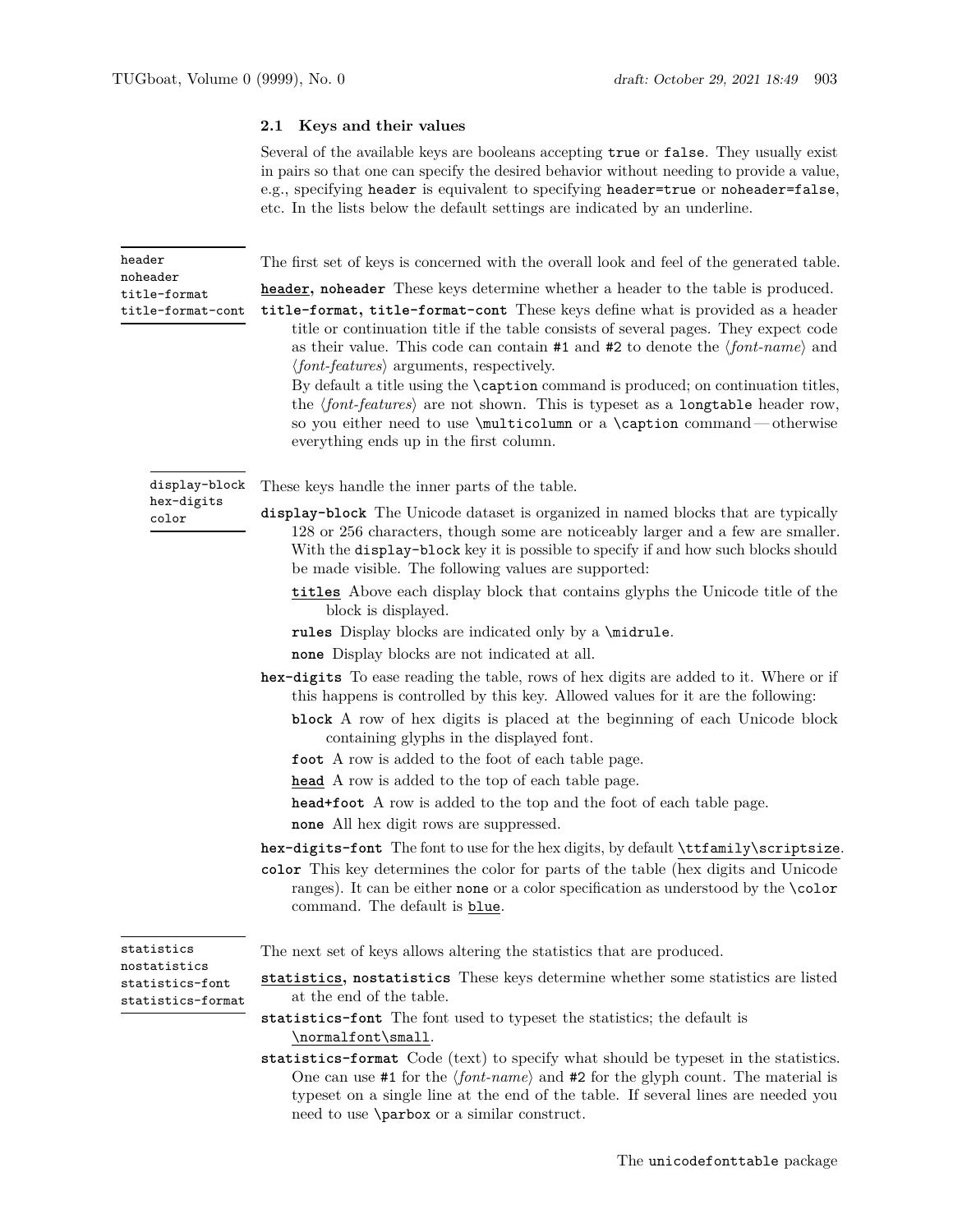<span id="page-3-1"></span>co

<span id="page-3-2"></span>

| glyph-width                                                                   | Another set of keys deals with customization on the glyph level.                                                                                                                                                                                                                                                                                                                                                                                    |
|-------------------------------------------------------------------------------|-----------------------------------------------------------------------------------------------------------------------------------------------------------------------------------------------------------------------------------------------------------------------------------------------------------------------------------------------------------------------------------------------------------------------------------------------------|
| missing-glyph<br>missing-glyph-font<br>missing-glyph-color                    | <b>glyph-width</b> All glyphs are typeset in a box with the same width, the default value<br>is 6pt which is suitable for most 10pt fonts and make the table fit comfortably<br>into the text width of a typical document.                                                                                                                                                                                                                          |
|                                                                               | missing-glyph If a slot in a row doesn't have a glyph in the font you may still want<br>display something to indicate this state. By giving the key a value any arbitrary<br>glyph or material can be typeset. The default is to typeset $a - (hyphen)$ in a<br>special color.                                                                                                                                                                      |
|                                                                               | Rows that contain no glyph whatsoever are not displayed at all. Instead a small<br>vertical space is added to indicate the one or more rows are omitted.                                                                                                                                                                                                                                                                                            |
|                                                                               | missing-glyph-font The font used for the missing glyphs (the default value is<br>\ttfamily\scriptsize).                                                                                                                                                                                                                                                                                                                                             |
|                                                                               | missing-glyph-color If not specified it uses the value specified with the color key.<br>If you want a different color, e.g., red, you can use a color value or you can specify<br>none to use no coloring.                                                                                                                                                                                                                                          |
| compare-with<br>compare-color<br>compare-bgcolor<br>statistics-compare-format | You can make comparisons between two fonts, which is useful, for example when<br>dealing with incomplete math fonts and you need to see how well the symbols from<br>one font blend with the supplementary symbols from another font.                                                                                                                                                                                                               |
|                                                                               | <b>compare-with</b> If given, the value is a $\langle comparison\text{-}font\text{-}name\rangle$ that is used to supply<br>missing glyphs. This means that if the $\langle font\text{-}name \rangle$ to be displayed is missing<br>a glyph in a slot, then the $\langle comparison\text{-}font\text{-}name\rangle$ is checked, and if that font<br>has the glyph in question, it will be displayed instead of showing a missing glyph<br>indicator. |
|                                                                               | compare-color, compare-bgcolor To distinguish real glyphs from missing but sub-<br>stituted glyphs, they can be colored specially (default red) and/or you can have<br>their background colored (default is <b>black!10</b> , i.e., a light gray).                                                                                                                                                                                                  |

**statistics-compare-format** Code (text) to specify what should be typeset in the statistics when comparing two fonts. One can use  $#1$  for the  $\{font-name\}$  and  $#2$ for its glyph count, #3 is the name of the comparison font, #4 its glyph count, #5 for the number of glyphs missing in this font and #6 the number of extra glyphs in it. This code is used instead of statistics-format when comparisons are made. The material is typeset on a single line at the end of the table. If several lines are needed you need to use \parbox or a similar construct.

<span id="page-3-0"></span>Finally there are two keys for restricting the display range. range-start range-end

**range-start, range-end** The full Unicode set of characters is huge and checking every slot to see if the current font contains a glyph in the slot takes a long time. If you know that font contains only a certain subset then you can speed up the table generation considerably by limiting the search (and consequently the output generation). The range-start specifies where to start with the search (default 0000) and range-end gives the last slot that is tested (default FFFF).

Thus, by default we restrict the display to slots below 10000, because text fonts seldom contain glyphs in the higher planes. But if you want to see everything of the font (as far as supported by this package) and are prepared to wait for the higher planes to be scanned, you can go up to a value of **FFFFF**.

These keys are also quite useful in combination with the previous compare-with key, to display only, for example, the Greek letters and see how glyphs from two fonts blend with each other.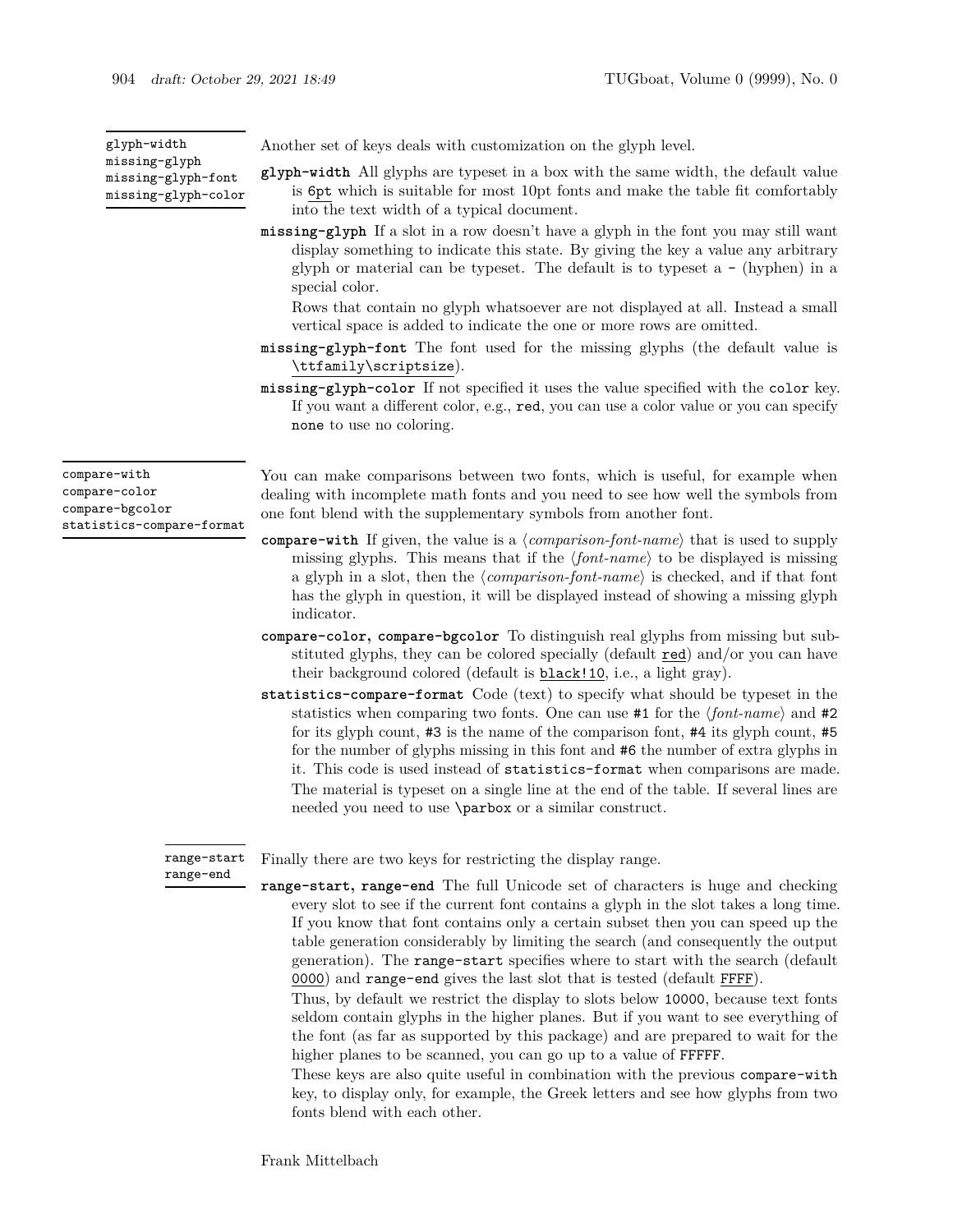## <span id="page-4-0"></span>**2.2 A standalone interactive version**

If you want to quickly display a single font, you can run unicodefont.tex through LuaTEX (or  $X \rightharpoonup T$ EX). Similar to  $n$ **fssfont.tex** (which is for 8-bit fonts with pdfTEX) it asks you a few questions and then generates the font table for you. There are fewer configuration options available, but this workflow saves you writing a document to get a one-off table.

Most font tables need several runs due to the use of longtable, which has to find the right width for the columns across several pages. The unicodefont file therefore remembers your selection from the previous run and asks you if you want to reapply it to speed up the process.

## <span id="page-4-1"></span>**3 Notes on the table data**

If you look at some parts of a Unicode font table you see a number of slots that do not show a "missing glyph" sign, but nonetheless appear to be empty. For example:

|                                           |                                                |                     |  |  | 1 2 3 4 5 6 7 8 9 A B C D E F                                        |                      |               |  |                |  |
|-------------------------------------------|------------------------------------------------|---------------------|--|--|----------------------------------------------------------------------|----------------------|---------------|--|----------------|--|
| U+0020-002F                               | $\mathbf{I}$ and $\mathbf{I}$ and $\mathbf{I}$ |                     |  |  | # \$ % & ' ( ) * + , - . /                                           |                      |               |  |                |  |
| $U+0030-003F$ 0                           |                                                |                     |  |  | $1 \t2 \t3 \t4 \t5 \t6 \t7 \t8 \t9 \t: ; \t< \t= \t> ?$              |                      |               |  |                |  |
| U+0040-004F                               |                                                |                     |  |  | @ A B C D E F G H I J K L M N O                                      |                      |               |  |                |  |
| U+0050-005F P Q R S T U V W X Y Z [ \ ] ^ |                                                |                     |  |  |                                                                      |                      |               |  |                |  |
| U+0060-006F abcdef ghijklm no             |                                                |                     |  |  |                                                                      |                      |               |  |                |  |
| $U + 0070 - 007F$                         | q                                              |                     |  |  | rstuvwxyz $\{\quad\}$ ~                                              |                      |               |  |                |  |
| $U+OOAO-OOAF$                             |                                                |                     |  |  | $i$ $\ell$ $\epsilon$ $\alpha$ $\gamma$ $\gamma$ $\gamma$            | $\odot$ <sup>a</sup> | $\ll$ $\lnot$ |  | $^{\circledR}$ |  |
| $U+00B0 - 00BF$                           |                                                | $2 \quad 3 \quad 7$ |  |  | $\mathbb{I}$ $\cdot$ $\cdot$ $\cdot$ $\cdot$ $\cdot$ $\cdot$ $\cdot$ |                      | $\rightarrow$ |  |                |  |

The reason is that Unicode contains a lot of special spaces or otherwise invisible characters, e.g., U+0020 is the normal space, U+00A0 is a non-breaking space, U+00AD is a soft-hyphen (what LAT<sub>EX</sub> users would indicate with  $\setminus$ -), and so forth. Especially the row U+2000-200F in Table 6 looks strange as it appears to be totally empty, but in fact most of its slots contain spaces of different width.

#### **General Punctuation**

| U+2000 - 200F                                  |  |  |                                 |  |  |  |  |  |  |
|------------------------------------------------|--|--|---------------------------------|--|--|--|--|--|--|
| U+2010–201F - - - - - -    _ ' ' , - " " , -   |  |  |                                 |  |  |  |  |  |  |
| U+2020 - 202F † ‡ ● - - - -  - - - - - - - - - |  |  |                                 |  |  |  |  |  |  |
|                                                |  |  | 0 1 2 3 4 5 6 7 8 9 A B C D E F |  |  |  |  |  |  |

Another somewhat surprising area is the "Mathematical Alphanumeric Symbols" block in math fonts, starting at U+1D400. There you see a number of missing characters, the first two being U+1D455 (math italic small h) and U+1D49D (math script B).

| $U+1D400-ID40F$ A B C D E F G H I J K L M N O P                               |         |  |  |  |  |  |  |                               |  |
|-------------------------------------------------------------------------------|---------|--|--|--|--|--|--|-------------------------------|--|
| U+1D410-1D41F Q R S T U V W X Y Z a b c d e f                                 |         |  |  |  |  |  |  |                               |  |
| U+1D420-1D42F g h i j k l m n o p q r s t u v                                 |         |  |  |  |  |  |  |                               |  |
| U+1D430-1D43F <b>w x y z</b> <i>A B C D E F G H I J K L</i>                   |         |  |  |  |  |  |  |                               |  |
| U+1D440-1D44F $M$ $N$ $O$ $P$ $Q$ $R$ $S$ $T$ $U$ $V$ $W$ $X$ $Y$ $Z$ $a$ $b$ |         |  |  |  |  |  |  |                               |  |
| U+1D450-1D45F $c$ $d$ $e$ $f$ $g$ - $i$ $j$ $k$ $l$ $m$ $n$ $o$ $p$ $q$ $r$   |         |  |  |  |  |  |  |                               |  |
| U+1D460-1D46F $s$ $t$ $u$ $v$ $w$ $x$ $y$ $z$ $A$ $B$ $C$ $D$ $E$ $F$ $G$ $H$ |         |  |  |  |  |  |  |                               |  |
| $U+1D470-1D47F$ <i>I J K L M N O P Q R S T U V W X</i>                        |         |  |  |  |  |  |  |                               |  |
|                                                                               | $\circ$ |  |  |  |  |  |  | 1 2 3 4 5 6 7 8 9 A B C D E F |  |

#### **Mathematical Alphanumeric Symbols**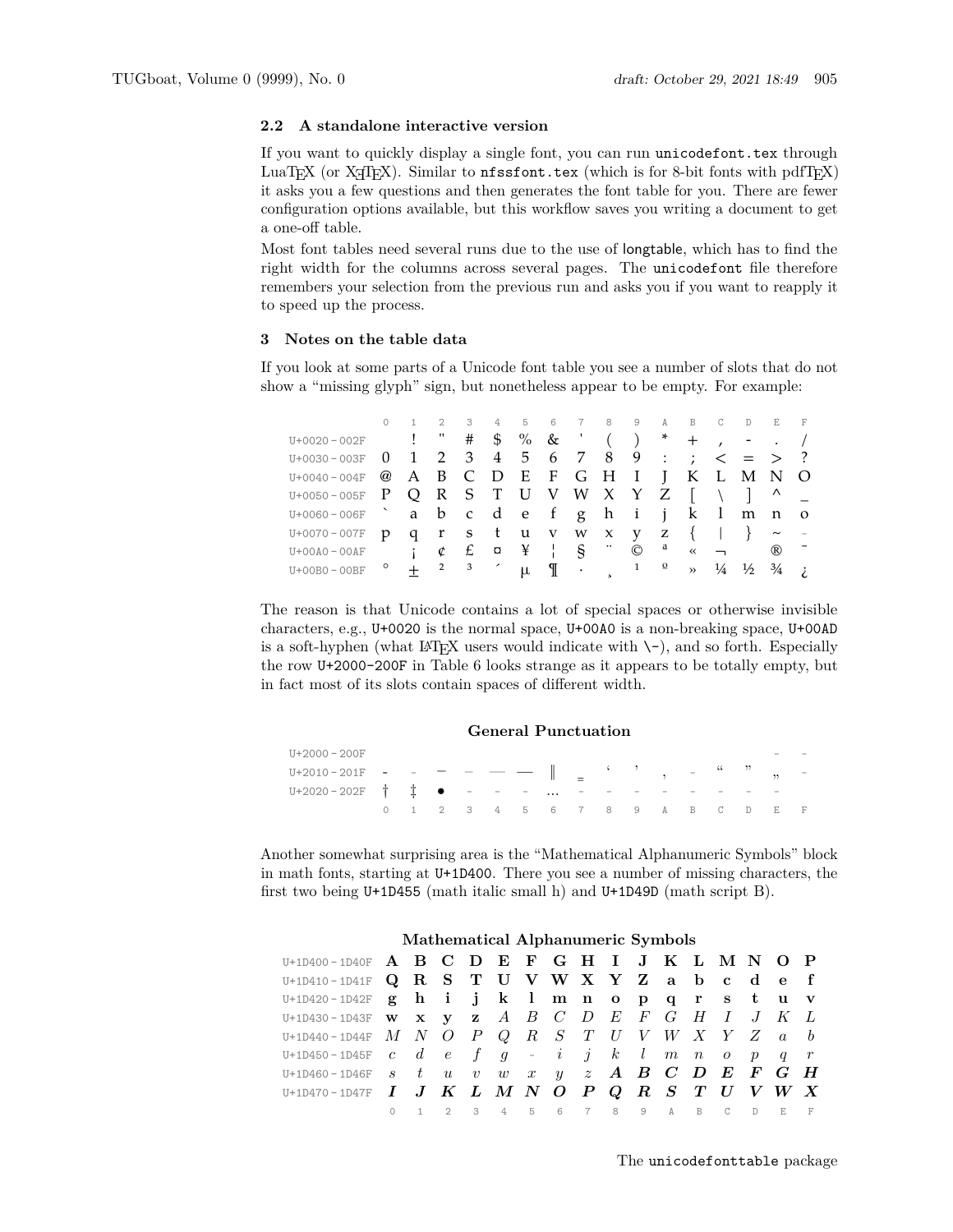| U+1D480-1D48F $\boldsymbol{Y}$ $\boldsymbol{Z}$ $\boldsymbol{a}$ $\boldsymbol{b}$ $\boldsymbol{c}$ $\boldsymbol{d}$ $\boldsymbol{e}$ $\boldsymbol{f}$ $\boldsymbol{g}$ $\boldsymbol{h}$ $\boldsymbol{i}$ $\boldsymbol{j}$ $\boldsymbol{k}$ $\boldsymbol{l}$ $\boldsymbol{m}$ $\boldsymbol{n}$                |  |  |  |                                 |  |  |  |  |  |
|--------------------------------------------------------------------------------------------------------------------------------------------------------------------------------------------------------------------------------------------------------------------------------------------------------------|--|--|--|---------------------------------|--|--|--|--|--|
| U+1D490-1D49F $\boldsymbol{o}$ $\boldsymbol{p}$ $\boldsymbol{q}$ $\boldsymbol{r}$ $\boldsymbol{s}$ $\boldsymbol{t}$ $\boldsymbol{u}$ $\boldsymbol{v}$ $\boldsymbol{w}$ $\boldsymbol{x}$ $\boldsymbol{y}$ $\boldsymbol{z}$ $\boldsymbol{\mathcal{A}}$ - $\boldsymbol{\mathcal{C}}$ $\boldsymbol{\mathcal{D}}$ |  |  |  |                                 |  |  |  |  |  |
| <code>U+1D4AO–1D4AF – – G – – J K – – N O P Q – S T</code>                                                                                                                                                                                                                                                   |  |  |  |                                 |  |  |  |  |  |
|                                                                                                                                                                                                                                                                                                              |  |  |  | 0 1 2 3 4 5 6 7 8 9 A B C D E F |  |  |  |  |  |

In this case the reason is *not* that the font fails to implement the characters, but that these characters have already been defined in earlier revisions of the Unicode standard in the lower Unicode plane. For example, the "h" is the Planck constant U+210E and U+212C is the script capital B, etc. The Unicode Consortium decided not to encode the *same* character twice, hence the apparent holes.

#### <span id="page-5-0"></span>**A Index**

Numbers written in italic refer to the page where the corresponding entry is described or mentioned.

| <b>Symbols</b>                                                      |     |                                                   | 904 |
|---------------------------------------------------------------------|-----|---------------------------------------------------|-----|
| \-                                                                  | 905 | $missing-glyph-color \ldots$                      | 904 |
|                                                                     |     | $missing-glyph-font$                              | 904 |
| $\mathbf C$                                                         |     | $\multicolumn{2.1}{\mu}\dots$                     | 903 |
| $\cap \dots \dots \dots \dots$                                      | 903 |                                                   |     |
| $\colon \ldots \dots \dots \dots \dots \dots$                       | 903 | N                                                 |     |
| $color \dots \dots \dots \dots \dots \dots \dots \dots \dots \dots$ | 903 |                                                   | 903 |
| $compare-bycolor$                                                   | 904 | $\normalfont$                                     | 903 |
| compare-color                                                       | 904 | nostatistics                                      | 903 |
| $compare-with$                                                      | 904 |                                                   |     |
|                                                                     |     | P                                                 |     |
|                                                                     |     | $\partial X$ 903, 904                             |     |
| display-block $903$                                                 |     |                                                   |     |
| $\verb+\displayfont table~~.\dots~~902,~902,~906$                   |     | $\mathbf{R}$                                      |     |
| $\verb+\displayfont table* + \dots + \dots + 902$                   |     | range-end                                         | 904 |
|                                                                     |     | $range-start \dots \dots \dots \dots \dots \dots$ | 904 |
| $\mathbf{F}$                                                        |     |                                                   |     |
| $\forall$ fonttableglyphcount  902                                  |     | S                                                 |     |
| $\forall$ fonttablesetup  902                                       |     | \scriptsize $903, 904$                            |     |
|                                                                     |     | $\sum_1 \ldots \ldots \ldots$                     | 903 |
| G                                                                   |     | statistics                                        | 903 |
| glyph-width $904$                                                   |     | statistics-compare-format                         | 904 |
|                                                                     |     | $statistics-font$                                 | 903 |
| H                                                                   |     | statistics-format                                 | 903 |
|                                                                     |     |                                                   |     |
| hex-digits $\ldots \ldots \ldots \ldots \ldots \ldots$ 903          |     | T                                                 |     |
|                                                                     |     | title-format $903$                                |     |
| М                                                                   |     | title-format-cont                                 | 903 |
| $\mathcal{G}$                                                       |     | \ttfamily $903, 904$                              |     |

#### <span id="page-5-1"></span>**B Examples**

In this section we show the results of a few calls to \displayfonttable. The tables are a bit easier to navigate if they use color in some places, but for TUGboat this is not practical, so we use black and gray.

#### <span id="page-5-2"></span>**B.1 Computer Modern Sans — 7-bit font**

Our first example is the original Computer Modern Sans, with character codes  $\leq 127$ . Command used:

\displayfonttable\*[color=none, range-end=7F]{cmss10}

Frank Mittelbach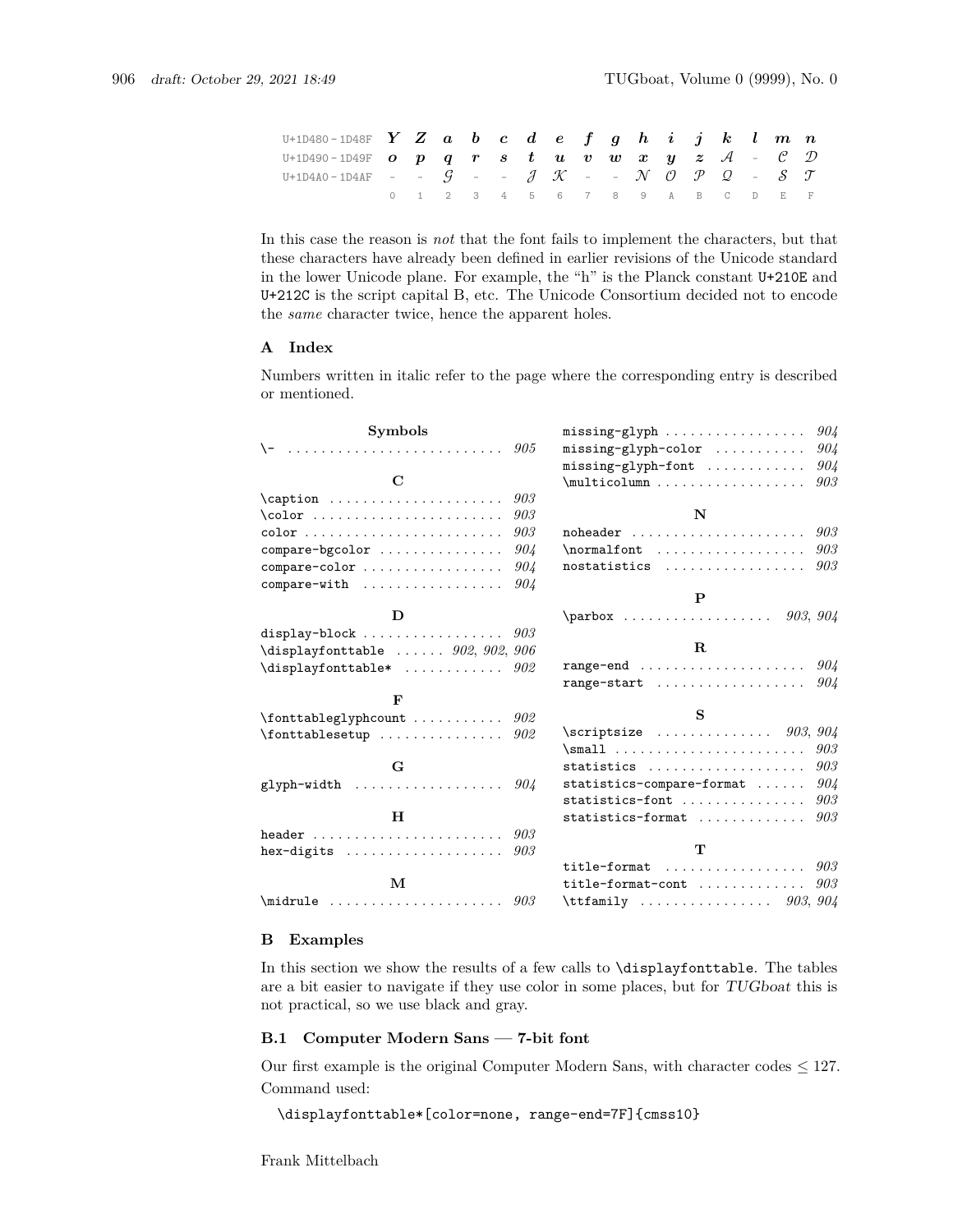#### **Table 1**: cmss10

|                                                                                                                                                                                                                                                                                                                                   |                         |            | 2         |            |     |               |                         |          |        |   | 3 4 5 6 7 8 9 A B C D E     |             |        |          |
|-----------------------------------------------------------------------------------------------------------------------------------------------------------------------------------------------------------------------------------------------------------------------------------------------------------------------------------|-------------------------|------------|-----------|------------|-----|---------------|-------------------------|----------|--------|---|-----------------------------|-------------|--------|----------|
| U+0000 - 000F                                                                                                                                                                                                                                                                                                                     |                         | Λ          | $\Theta$  | $\Lambda$  | - = |               |                         | Φ        | Ψ      |   |                             |             |        | ffl      |
| $U + 0010 - 001F$                                                                                                                                                                                                                                                                                                                 |                         | $\sim$ 1.1 | $\lambda$ | $\epsilon$ |     |               |                         |          | ß      |   | æœøÆŒ                       |             |        | Ø        |
| $U+0020-002F$ - $\qquad$ $\qquad$ $\qquad$ $\qquad$ $\qquad$ $\qquad$ $\qquad$ $\qquad$ $\qquad$ $\qquad$ $\qquad$ $\qquad$ $\qquad$ $\qquad$ $\qquad$ $\qquad$ $\qquad$ $\qquad$ $\qquad$ $\qquad$ $\qquad$ $\qquad$ $\qquad$ $\qquad$ $\qquad$ $\qquad$ $\qquad$ $\qquad$ $\qquad$ $\qquad$ $\qquad$ $\qquad$ $\qquad$ $\qquad$ |                         |            |           |            |     | $\#$ \$ % & ' |                         |          |        |   | $($ $)$ * + , - . /         |             |        |          |
| $U + 0030 - 003F$                                                                                                                                                                                                                                                                                                                 | $\overline{\mathbf{0}}$ |            |           |            |     |               |                         |          |        |   | 1 2 3 4 5 6 7 8 9 : ; j = i |             |        |          |
| $U + 0040 - 004F$                                                                                                                                                                                                                                                                                                                 | Q                       |            |           |            |     |               | A B C D E F G H I J K L |          |        |   |                             | M           | N.     | $\Omega$ |
| $U+0050 - 005F$ P                                                                                                                                                                                                                                                                                                                 |                         |            |           |            |     |               | Q R S T U V W X Y Z     |          |        |   |                             |             | $\sim$ |          |
| U+0060-006F 'abcdef ghijk I                                                                                                                                                                                                                                                                                                       |                         |            |           |            |     |               |                         |          |        |   |                             | m           | n      | $\circ$  |
| $U + 0070 - 007F$                                                                                                                                                                                                                                                                                                                 | D                       | a          |           |            |     | rstuv         | <b>W</b>                | $\times$ | $\vee$ | Z |                             | $^{\prime}$ |        |          |

## <span id="page-6-0"></span>**B.2 TEX Gyre Heros — 8-bit font**

This example shows the TEX Gyre Heros 8-bit font, in the T1 encoding, with character codes  $\leq 255.$  Command used:

\displayfonttable\*[color=none]{ec-qhvr}

## **Table 2**: ec-qhvr

|                   | $\mathbf 0$ | $\mathbf{1}$ | $\overline{2}$           | 3       | 4  | 5  | 6                             | 7      | 8        | 9 | A | $\mathbf B$ | C  | D  | E          | F   |
|-------------------|-------------|--------------|--------------------------|---------|----|----|-------------------------------|--------|----------|---|---|-------------|----|----|------------|-----|
| U+0000 - 000F     |             |              | $\overline{\phantom{a}}$ | ÷       |    | ,, | $\Omega$                      |        |          |   |   |             |    | ,  | <          | >   |
| $U + 0010 - 001F$ | "           | ,,           | ,,                       | $\prec$ | >> |    |                               |        | $\Omega$ |   |   | ff          | fi | fl | ffi        | ffl |
| $U + 0020 - 002F$ | Ц           |              | "                        | #       | \$ | %  | &                             | ,      |          |   | * | $\ddot{}$   | ٠  |    |            |     |
| U+0030-003F       | 0           |              | 2                        | 3       | 4  | 5  | 6                             | 7      | 8        | 9 |   | ٠           |    |    |            |     |
| $U + 0040 - 004F$ | @           | А            | B                        | С       | D  | E  | F                             | G      | н        |   |   | κ           |    | М  | N          | 0   |
| $U + 0050 - 005F$ | Ρ           | Q            | R                        | S       |    | U  | V                             | w      | Χ        | Y | 7 |             |    |    | ۸          |     |
| U+0060 - 006F     |             | a            | b                        | C       | d  | e  |                               | g      | h        |   |   | k           |    | m  | n          | O   |
| U+0070-007F       | р           | q            | r                        | s       |    | u  | v                             | w      | x        | у | z |             |    |    | $\tilde{}$ |     |
| U+0080-008F       | А           | Ą            | С                        | Č       | D  | Ě  | Ę                             | Ğ      |          |   |   | N           | N  | Ν  |            | R   |
| U+0090 - 009F     | R           | Ś            | Š                        | Ş       | Ť  |    | $\overline{r}$<br>Ü           | ۰<br>Ů | Υ        | Ź | Ž | Ż           | IJ |    | đ          | §   |
| $U+OOAO-OOAF$     | ă           | ą            | ć                        | č       | ď  | ě  | ę                             | ğ      |          |   | ł | ń           | ň  |    | Ő          |     |
| U+00B0-00BF       | ř           | ś            | š                        | ş       | ť  |    | $\overline{\phantom{a}}$<br>ü | ů      | v        | ź | ž | ż           | Н  |    |            |     |
| $U+00CO - 00CF$   | А           | А            | Â                        | Ã       | А  | А  | Æ                             | Ç      | F        | É | Ê | Ë           |    |    |            |     |
| $U+OODO - OODF$   | Ð           | N            | റ                        | റ       | Ô  | റ  | റ                             | Œ      | Ø        | U | Ĥ | U           |    |    | Þ          | SS  |
| U+00E0 - 00EF     | à           | á            | â                        | ã       | ä  | å  | æ                             | ç      | è        | é | ê | ë           |    |    |            |     |
| U+00F0-00FF       | ð           | ñ            | ò                        | ó       | ô  | Õ  | O                             | œ      | Ø        | Ù | ú | û           | u  | Ý  | þ          | ß   |

#### <span id="page-6-1"></span>**B.3 Latin Modern Math — 8-bit fonts**

The traditional Latin Modern Math Italic, Symbol and Extension fonts. The symbol font (lmsy10) has two characters added to the Computer Modern symbol repertoire, seen in the last row of the table. Commands used:

\displayfonttable\*[color=none]{lmmi10} \displayfonttable\*[color=none]{lmsy10} \displayfonttable\*[color=none]{lmex10}

#### **Table 3**: lmmi10

|                                                                                                                                                                                                   |  |  | 0 1 2 3 4 5 6 7 8 9 A B C D E F |  |  |  |  |  |
|---------------------------------------------------------------------------------------------------------------------------------------------------------------------------------------------------|--|--|---------------------------------|--|--|--|--|--|
| U+0000-000F $\Gamma$ $\Delta$ $\Theta$ $\Lambda$ $\Xi$ $\Pi$ $\Sigma$ $\Upsilon$ $\Phi$ $\Psi$ $\Omega$ $\alpha$ $\beta$ $\gamma$ $\delta$ $\epsilon$                                             |  |  |                                 |  |  |  |  |  |
| U+0010-001F $\zeta$ $\eta$ $\theta$ $\iota$ $\kappa$ $\lambda$ $\mu$ $\nu$ $\xi$ $\pi$ $\rho$ $\sigma$ $\tau$ $\nu$ $\phi$ $\chi$                                                                 |  |  |                                 |  |  |  |  |  |
| U+0020-002F $\psi$ $\omega$ $\varepsilon$ $\vartheta$ $\varpi$ $\rho$ $\varsigma$ $\varphi$ $\leftharpoonup$ $\leftharpoonup$ $\rightharpoonup$ $\lightharpoonup$ $\circ$ $\Rightarrow$ $\varphi$ |  |  |                                 |  |  |  |  |  |
| U+0030-003F 0 1 2 3 4 5 6 7 8 9 . , $\lt$ / > $\star$                                                                                                                                             |  |  |                                 |  |  |  |  |  |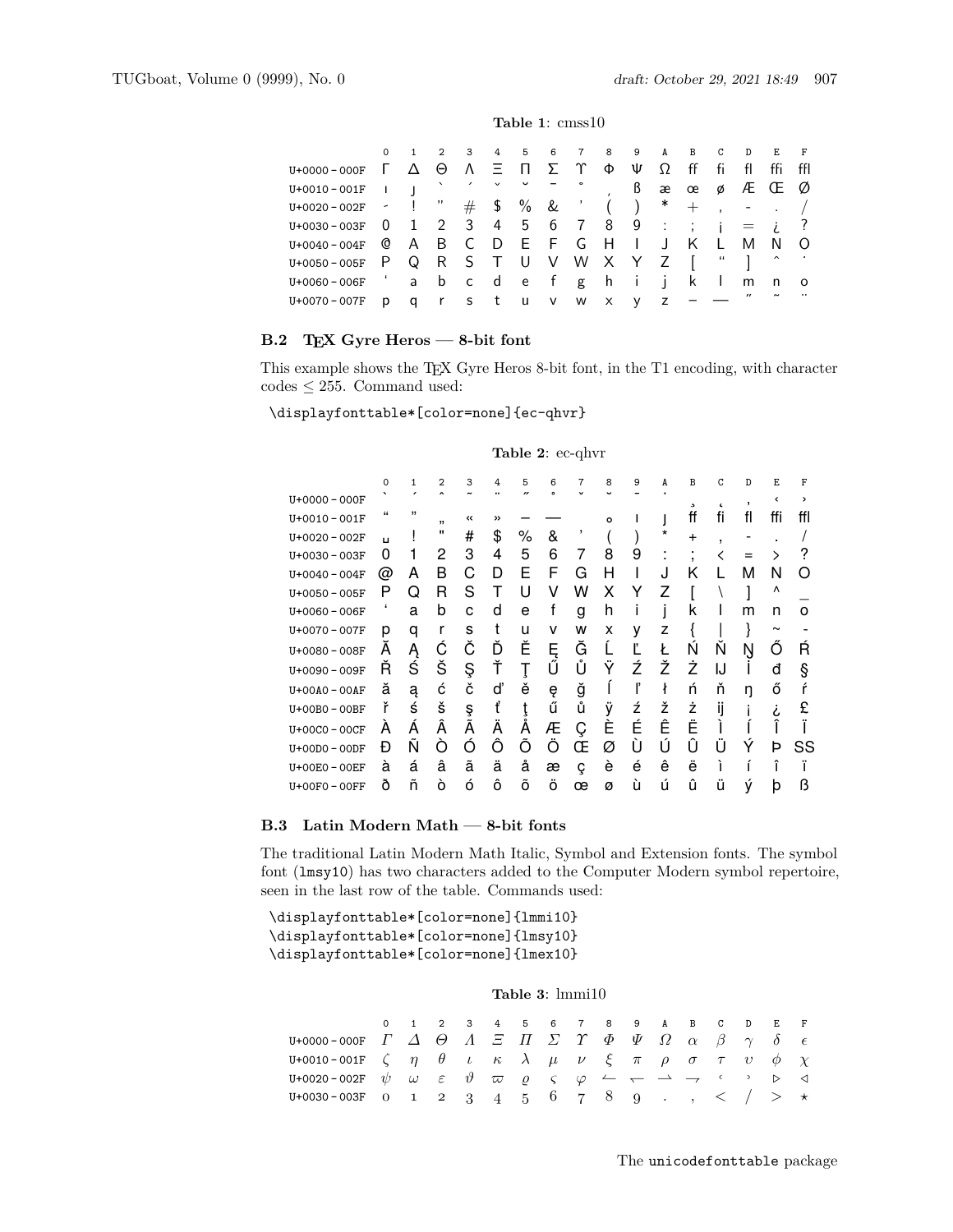#### **Table 3**: lmmi10 *cont.*

| $U + 0040 - 004F$<br>$U+0050 - 005F$<br>$U+0060 - 006F$<br>U+0070-007F                                                                                                      | $\mathbf 0$<br>$\partial$<br>$\boldsymbol{P}$<br>$\ell$<br>$\mathcal{p}$                                                      | $\mathbf{1}$<br>А<br>Q<br>$\overline{a}$<br>q                                                                                                  | $\overline{2}$<br>$\boldsymbol{B}$<br>$\boldsymbol{R}$<br>$\boldsymbol{b}$<br>$\boldsymbol{r}$                           | 3<br>$\, C \,$<br>S<br>$\overline{c}$<br>$\mathcal{S}_{\mathcal{S}}$                                                       | 4<br>D<br>T<br>$\boldsymbol{d}$<br>t                                                           | 5<br>E<br>$\boldsymbol{U}$<br>$\epsilon$<br>$\boldsymbol{u}$                                          | 6<br>$\,F$<br>V<br>f<br>$\upsilon$                                    | $\overline{7}$<br>G<br>W<br>$\mathfrak{g}$<br>$\boldsymbol{w}$                                                          | 8<br>Η<br>X<br>$\boldsymbol{h}$<br>$\boldsymbol{x}$                                               | 9<br>Ι<br>Y<br>i<br>$\overline{y}$                                                                         | A<br>J<br>Ζ<br>$\dot{j}$<br>$\tilde{z}$                                                  | B<br>K<br>$\mathsf{b}$<br>$\kappa$<br>$\imath$                                   | C<br>L<br>h<br>l<br>$\iota$                                                                              | D<br>М<br>Ħ<br>$\,m$<br>℘                                                                         | E<br>N<br>$\, n$                                           | $\mathbf F$<br>O<br>0                                     |
|-----------------------------------------------------------------------------------------------------------------------------------------------------------------------------|-------------------------------------------------------------------------------------------------------------------------------|------------------------------------------------------------------------------------------------------------------------------------------------|--------------------------------------------------------------------------------------------------------------------------|----------------------------------------------------------------------------------------------------------------------------|------------------------------------------------------------------------------------------------|-------------------------------------------------------------------------------------------------------|-----------------------------------------------------------------------|-------------------------------------------------------------------------------------------------------------------------|---------------------------------------------------------------------------------------------------|------------------------------------------------------------------------------------------------------------|------------------------------------------------------------------------------------------|----------------------------------------------------------------------------------|----------------------------------------------------------------------------------------------------------|---------------------------------------------------------------------------------------------------|------------------------------------------------------------|-----------------------------------------------------------|
|                                                                                                                                                                             |                                                                                                                               |                                                                                                                                                |                                                                                                                          |                                                                                                                            |                                                                                                |                                                                                                       | Table 4: lmsy10                                                       |                                                                                                                         |                                                                                                   |                                                                                                            |                                                                                          |                                                                                  |                                                                                                          |                                                                                                   |                                                            |                                                           |
| U+0000 - 000F<br>$U+0010 - 001F$<br>$U+0020 - 002F$<br>$U + 0030 - 003F$<br>$U + 0040 - 004F$<br>$U+0050 - 005F$<br>$U + 0060 - 006F$<br>$U + 0070 - 007F$<br>$U+OOAO-OOAF$ | 0<br>$\overline{\phantom{0}}$<br>$\asymp$<br>$\leftarrow$<br>I.<br>Κ.<br>$\mathcal{P}$<br>⊢<br>$\checkmark$<br>$\overline{a}$ | $\mathbf{1}$<br>$\cdot$<br>$\equiv$<br>$\rightarrow$<br>$\infty$<br>$\mathcal{A}$<br>$\mathcal{Q}$<br>$\overline{\phantom{0}}$<br>$\mathbf{H}$ | $\overline{2}$<br>$\times$<br>$\subseteq$<br>$\uparrow$<br>$\in$<br>$\mathcal B$<br>$\cal R$<br>$\mathbf{I}$<br>$\nabla$ | 3<br>$\ast$<br>$\supseteq$<br>$\downarrow$<br>$\supseteq$<br>$\mathcal{C}_{0}$<br>$\mathcal{S}_{0}$<br>$\rfloor$<br>$\int$ | 4<br>÷<br>$\leq$<br>$\leftrightarrow$<br>$\triangle$<br>$\mathcal{D}$<br>$\tau$<br>ſ<br>$\Box$ | 5<br>♦<br>$\geq$<br>$\nearrow$<br>$\overline{\nabla}$<br>$\mathcal E$<br>$\mathcal{U}$<br>1<br>$\Box$ | 6<br>士<br>$\preceq$<br>$\sqrt{2}$<br>${\mathcal F}$<br>ν<br>$\{$<br>⊑ | $\overline{7}$<br>王<br>$\succeq$<br>$\simeq$<br>$\mathbb{F}$<br>$\mathcal G$<br>${\cal W}$<br>}<br>$\overline{\square}$ | 8<br>$\oplus$<br>$\sim$<br>$\Leftarrow$<br>A<br>${\mathcal H}$<br>$\mathcal{X}$<br>$\langle$<br>ş | 9<br>θ<br>$\approx$<br>$\Rightarrow$<br>$\exists$<br>${\cal I}$<br>$\mathcal{Y}$<br>$\rangle$<br>$\dagger$ | A<br>$\otimes$<br>C<br>介<br>$\overline{\phantom{m}}$<br>$\mathcal{J}$<br>Z<br>$\ddagger$ | B<br>⊘<br>$\supset$<br>⇓<br>Ø<br>$\mathcal{K}% _{0}$<br>U<br>$\parallel$<br>$\P$ | C<br>$\odot$<br>$\ll$<br>$\Leftrightarrow$<br>$\Re$<br>$\mathcal{L}% _{G}$<br>∩<br>↨<br>4<br>$\leqslant$ | D<br>$( \ )$<br>$>\!\!>\!\!$<br>$\nwarrow$<br>$\Im$<br>$\mathcal M$<br>₩<br>⇕<br>♦<br>$\geqslant$ | E<br>$\circ$<br>≺<br>↙<br>Τ<br>N<br>Λ<br>∖<br>$\heartsuit$ | F<br>≻<br>$\propto$<br>$\perp$<br>$\mathcal{O}$<br>V<br>₹ |
|                                                                                                                                                                             |                                                                                                                               |                                                                                                                                                |                                                                                                                          |                                                                                                                            |                                                                                                |                                                                                                       | Table 5: $l$ mex $10$                                                 |                                                                                                                         |                                                                                                   |                                                                                                            |                                                                                          |                                                                                  |                                                                                                          |                                                                                                   |                                                            |                                                           |
| U+0000 - 000F<br>$U+0010 - 001F$<br>$U+0020 - 002F$<br>$U + 0030 - 003F$<br>$U + 0040 - 004F$                                                                               | $\mathbf 0$<br>$\overline{\phantom{a}}$                                                                                       | $\mathbf 1$<br>$\mathcal{)}$                                                                                                                   | $\overline{2}$<br>ı                                                                                                      | 3<br>ı                                                                                                                     | 4                                                                                              | 5                                                                                                     | 6<br>I                                                                | $\overline{7}$<br>I                                                                                                     | 8<br>{<br>ſ<br>∮                                                                                  | 9<br>$\}$<br>Ι                                                                                             | A<br>$\langle$<br>$\overline{\mathcal{L}}$<br>C                                          | $\mathbf B$<br>$\rangle$                                                         | C<br>I                                                                                                   | D<br>Ш                                                                                            | E<br>ı                                                     | $\mathbf F$<br>T                                          |

 $U+0050 - 005$ F  $\sum \prod \left( U \cap \biguplus \bigwedge V \sum \prod \left( I \mid \bigcap \biguplus A \bigvee$ 

U+0060 - 006F II II and a b c d c a b c i j i j j j j l

U+0070 - 007F  $\bigvee$   $\bigcup$   $\bigcup$   $\bigcup$   $\bigcup$   $\bigcup$   $\bigcup$   $\bigcup$   $\bigcup$   $\bigcup$   $\bigcup$   $\bigcup$   $\bigcup$   $\bigcup$   $\bigcup$   $\bigcup$   $\bigcup$   $\bigcup$   $\bigcup$   $\bigcup$   $\bigcup$   $\bigcup$   $\bigcup$   $\bigcup$   $\bigcup$   $\bigcup$   $\bigcup$   $\bigcup$   $\bigcup$   $\bigcup$   $\bigcup$   $\bigcup$   $\bigcup$   $\bigcup$   $\big$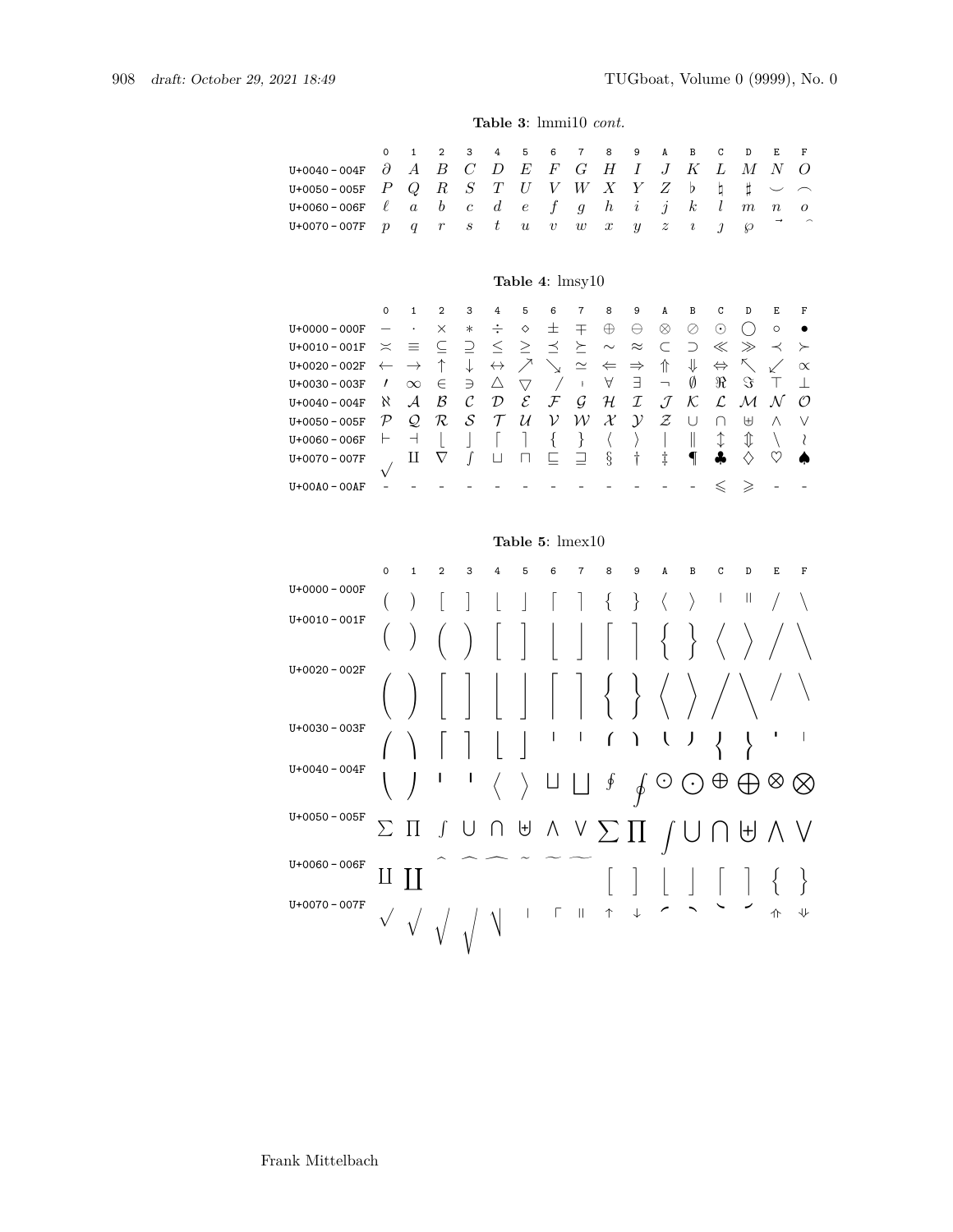#### <span id="page-8-0"></span>**B.4 Latin Modern Math compared to New Computer Modern Math**

This example shows the extra symbols available in New Computer Modern Math in comparison to Latin Modern Math as the base font. We use the following setup (including settings for the grayscaled TUGboat output, as an example of color overrides):

\displayfonttable[hex-digits=head+foot, range-end=1FFFF,

compare-with=New Computer Modern Math, title-format=\caption{Latin Modern Math compared to New Computer Modern Math}, title-format-cont=\caption{LM Math vs.\ NewCM Math, \emph{cont.}}, compare-color=black, compare-bgcolor=black!5, missing-glyph-color=black!50, color=black!75] {Latin Modern Math}

That is, glyphs only in NewCM are shown with a light gray background. We also extended the range to cover U+10000 to U+1FFFF in order to include the Unicode Math alphabets.

**Table 6**: Latin Modern Math compared to New Computer Modern Math

|                   | $\circ$                  | $\mathbf{1}$         | $\overline{2}$ | 3                    | 4                  | 5              | 6                       | $\overline{7}$ | 8           | 9             | A                 | B              | C                        | $\mathbb D$            | $\mathbb E$    | F                        |
|-------------------|--------------------------|----------------------|----------------|----------------------|--------------------|----------------|-------------------------|----------------|-------------|---------------|-------------------|----------------|--------------------------|------------------------|----------------|--------------------------|
|                   |                          |                      |                |                      |                    |                | <b>Basic Latin</b>      |                |             |               |                   |                |                          |                        |                |                          |
| $U+0020 - 002F$   |                          | ı                    |                | #                    | \$                 | %              | &                       |                | $\left($    | $\mathcal{E}$ | ∗                 | $\overline{+}$ | $\overline{ }$           |                        |                |                          |
| $U + 0030 - 003F$ | $\theta$                 | $\mathbf{1}$         | $\overline{2}$ | 3                    | 4                  | $\overline{5}$ | 6                       | $\overline{7}$ | 8           | 9             | $\ddot{\cdot}$    | $\ddot{\cdot}$ | $\,<\,$                  | $=$                    | $\rm{>}$       | $\overline{\mathcal{L}}$ |
| $U + 0040 - 004F$ | $^\mathrm{(0)}$          | А                    | B              | $\overline{C}$       | D                  | E              | F                       | G              | H           | T             | J.                | K              | L                        | М                      | N              | $\Omega$                 |
| $U + 0050 - 005F$ | P                        | Q                    | R.             | S                    | T                  | U              | V                       | W              | X           | Y             | Z                 |                |                          |                        |                |                          |
| $U + 0060 - 006F$ | $\overline{\phantom{0}}$ | a                    | b              | $\mathbf c$          | d                  | e              | f                       | g              | $\mathbf h$ | $\mathbf{i}$  | j                 | k              | 1                        | m                      | n              | $\mathbf{O}$             |
| $U + 0070 - 007F$ | p                        | q                    | r              | S                    | t                  | u              | $\overline{\mathbf{V}}$ | W              | $\mathbf X$ | y             | Z                 | {              |                          | $\}$                   | $\sim$         | <b>DEL</b>               |
|                   |                          |                      |                |                      | Latin-1 Supplement |                |                         |                |             |               |                   |                |                          |                        |                |                          |
| $U+OOAO-OOAF$     |                          |                      | ¢              | £                    | $\alpha$           | ¥              |                         | $\S$           |             | ©             | a                 | «              | $\overline{\phantom{0}}$ |                        | $^{\circledR}$ |                          |
| $U+OOBO - OOBF$   | o                        | 士                    | $\,2$          | $\sqrt{3}$           |                    | $\mu$          | $\P$                    | $\bullet$      |             | $\mathbf{1}$  | $\mathbf{\Omega}$ | $\rangle$      | $\frac{1}{4}$            | $\frac{1}{2}$          | $\frac{3}{4}$  | i,                       |
| $U+00CO - 00CF$   | A                        | Á                    | Â              | Ã                    | Ã                  | Å              | Æ                       | Ç              | È           | Ė             | F,                | Ë,             | Ì                        | Í                      | Î              | Ï                        |
| $U+OODO - OODF$   | Ð                        | Ñ                    | Ò              | Ó                    | Ô                  | Õ              | Ö                       | $\times$       | Ø           | Ù             | Ú                 | Û              | Ü                        | Ý                      | Þ              | $\beta$                  |
| $U+OOEO - OOEF$   | à                        | $\acute{\mathrm{a}}$ | â              | $\tilde{\mathrm{a}}$ | ä                  | å              | æ                       | ç              | è           | $\acute{e}$   | ê                 | ë              | ì                        | $\mathbf{1}$           | î              | ï                        |
| $U+OOFO - OOFF$   | ð                        | $\tilde{n}$          | ò              | ó                    | $\hat{O}$          | $\tilde{O}$    | ö                       | $\div$         | Ø           | ù             | ú                 | û              | ü                        | ý                      | $\mathbf{b}$   | $\ddot{y}$               |
|                   |                          |                      |                |                      | Latin Extended-A   |                |                         |                |             |               |                   |                |                          |                        |                |                          |
| $U + 0100 - 010F$ | A                        | ā                    | Ă              | ă                    | Ą                  | ą              | Ć                       | ć              | Ĉ           | ĉ             | Ċ                 | ċ              | Č                        | č                      | Ď              | ď                        |
| $U + 0110 - 011F$ | Ð                        | đ                    | Ē              | $\overline{e}$       | Ĕ                  | ĕ              | Ė                       | ė              | Ę           | ę             | Ě                 | ě              | Ĝ                        | $\widehat{\mathbf{g}}$ | Ğ              | $\breve{\mathbf{g}}$     |
| $U + 0120 - 012F$ | Ġ                        | ġ                    | Ģ              | ģ                    | Ĥ                  | ĥ              | Ħ                       | ħ              | Ĩ           | $\tilde{1}$   | Ī                 | ī              | Ĭ                        | ĭ                      | Į              | į                        |
| $U+0130 - 013F$   | İ                        | $\mathbf{1}$         | IJ             | ij                   | Ĵ                  | ĵ              | Ķ                       | ķ              | ĸ           | Ĺ             | ĺ                 | Ļ              | ļ                        | $\Gamma$               | ľ              | Ŀ                        |
| $U + 0140 - 014F$ | $\cdot$                  | Ł                    | ł              | Ń                    | ń                  | Ņ              | $\mathbf n$             | Ň              | ň           | 'n            | Ŋ                 | ŋ              | $\Omega$                 | $\overline{O}$         | Ŏ              | $\breve{\mathrm{o}}$     |
| $U+0150 - 015F$   | Ő                        | ő                    | Œ              | œ                    | Ŕ                  | ŕ              | ${\bf R}$               | $\bf r$        | Ř           | ř             | Ś                 | ś              | Ŝ                        | $\widehat{\mathbf{S}}$ | Ş              | ş                        |
| $U+0160 - 016F$   | Š                        | š                    | Ţ              | t                    | Ť                  | ť              | Ŧ                       | $\mathfrak{t}$ | Ũ           | ũ             | U                 | ū              | Ũ                        | ŭ                      | Ů              | ů                        |
| $U + 0170 - 017F$ | Ű                        | ű                    | Ų              | ų                    | Ŵ                  | ŵ              | Ŷ                       | ŷ              | Ÿ           | Ź             | ź                 | Ż              | ż                        | Ž                      | ž              | ſ                        |
|                   |                          |                      |                |                      | Latin Extended-B   |                |                         |                |             |               |                   |                |                          |                        |                |                          |
| $U + 0180 - 018F$ | $\mathbf b$              |                      |                |                      |                    |                |                         |                |             |               |                   |                |                          |                        |                |                          |
|                   |                          |                      |                |                      |                    |                |                         |                |             |               |                   |                |                          |                        |                |                          |
|                   | 0                        | $\mathbf{1}$         | $\overline{2}$ | 3                    | 4                  | 5              | 6                       | $\overline{7}$ | 8           | 9             | A                 | B              | C                        | D                      | E              | F                        |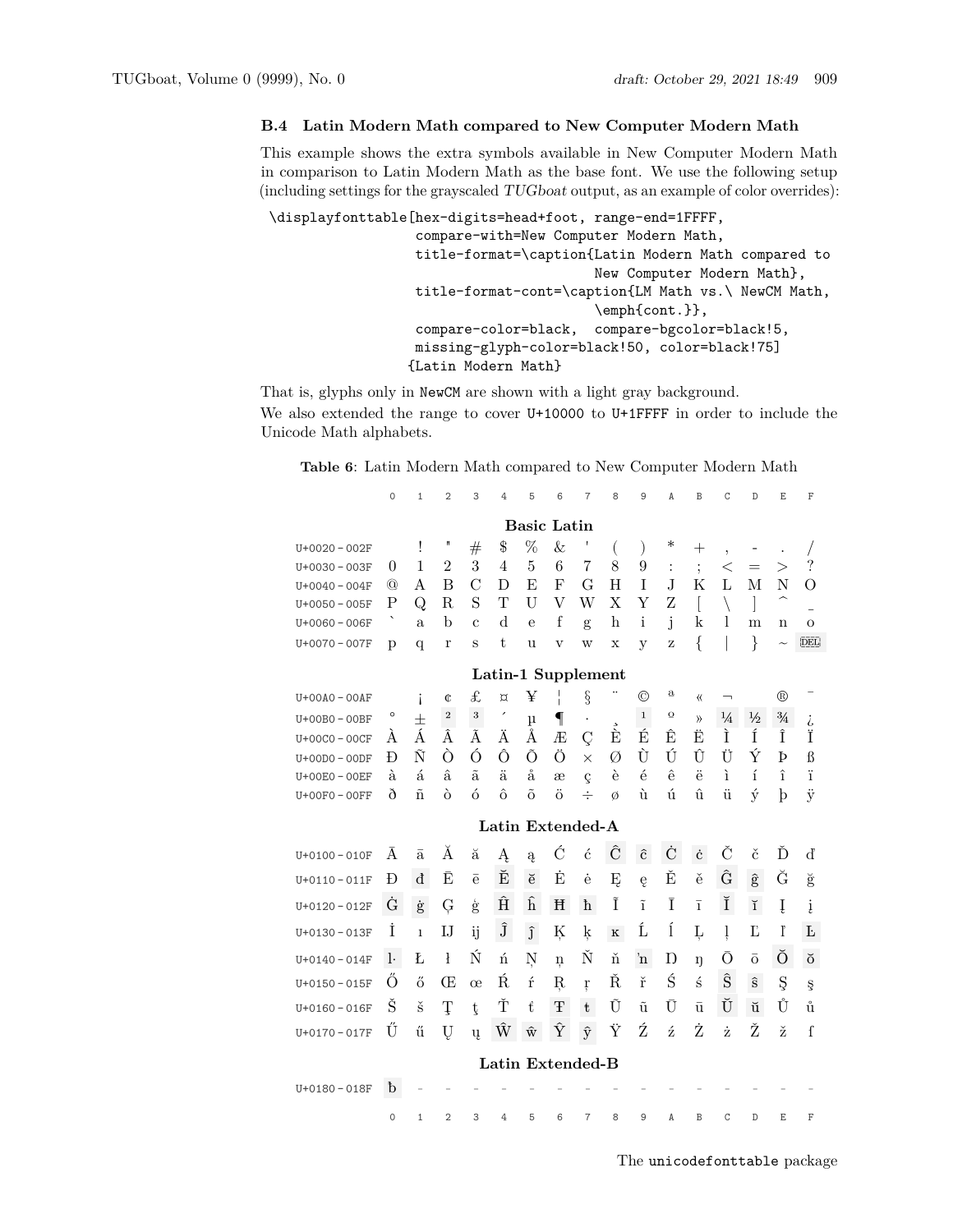|                   | $\mathsf{O}\xspace$ | 1                                              | $\overline{2}$           | 3                        | 4                                    | 5                          | 6                 | 7                                                  | 8         | 9                                                       | A                       | В                          | C              | D                  | E                     | $\mathbb F$        |
|-------------------|---------------------|------------------------------------------------|--------------------------|--------------------------|--------------------------------------|----------------------------|-------------------|----------------------------------------------------|-----------|---------------------------------------------------------|-------------------------|----------------------------|----------------|--------------------|-----------------------|--------------------|
| $U+01A0-01AF$     | Ø                   | d                                              |                          |                          |                                      |                            |                   |                                                    |           |                                                         |                         |                            |                |                    |                       | U                  |
| $U + 01B0 - 01BF$ | ư                   | $\overline{\phantom{a}}$                       |                          |                          |                                      | Z                          |                   |                                                    |           |                                                         |                         |                            |                |                    |                       |                    |
| $U + 0210 - 021F$ |                     |                                                |                          |                          |                                      |                            |                   |                                                    | Ş         | Ş                                                       | Ţ                       | ţ                          |                |                    |                       |                    |
|                   |                     |                                                |                          |                          |                                      |                            |                   |                                                    |           |                                                         |                         |                            |                |                    |                       |                    |
| $U + 0230 - 023F$ |                     |                                                |                          |                          |                                      |                            |                   | J                                                  |           |                                                         |                         |                            |                |                    |                       |                    |
|                   |                     |                                                |                          |                          |                                      |                            |                   | <b>Spacing Modifier Letters</b>                    |           |                                                         |                         |                            |                |                    |                       |                    |
|                   |                     |                                                |                          |                          |                                      |                            |                   |                                                    |           |                                                         |                         |                            |                |                    |                       |                    |
| U+02C0-02CF       |                     |                                                |                          |                          |                                      |                            |                   |                                                    |           |                                                         | $\circ$                 |                            |                |                    |                       |                    |
| $U+O2DO-O2DF$     |                     |                                                |                          |                          |                                      |                            |                   |                                                    |           |                                                         |                         | $\epsilon$                 |                |                    |                       |                    |
|                   |                     |                                                |                          |                          |                                      |                            |                   | <b>Combining Diacritical Marks</b>                 |           |                                                         |                         |                            |                |                    |                       |                    |
|                   |                     |                                                |                          |                          |                                      |                            |                   |                                                    |           |                                                         |                         |                            |                |                    |                       | $\mathbf{v}$       |
| $U + 0300 - 030F$ |                     |                                                | $\boldsymbol{\zeta}$     |                          |                                      |                            |                   |                                                    |           |                                                         |                         |                            |                |                    |                       |                    |
| $U + 0310 - 031F$ | ڻ                   |                                                |                          |                          |                                      |                            |                   |                                                    |           |                                                         |                         |                            |                |                    |                       |                    |
| U+0320-032F       |                     |                                                |                          |                          |                                      |                            |                   |                                                    |           |                                                         |                         |                            |                |                    |                       | $\widehat{=}$      |
| $U + 0330 - 033F$ |                     |                                                |                          |                          |                                      |                            |                   |                                                    |           |                                                         |                         |                            |                |                    |                       |                    |
| $U + 0340 - 034F$ |                     |                                                |                          |                          |                                      |                            |                   |                                                    |           |                                                         |                         |                            |                |                    |                       |                    |
|                   |                     |                                                |                          |                          |                                      |                            |                   |                                                    |           |                                                         |                         |                            |                |                    |                       |                    |
|                   |                     |                                                |                          |                          |                                      |                            |                   | Greek and Coptic                                   |           |                                                         |                         |                            |                |                    |                       |                    |
| U+0390-039F       | $\overline{a}$      | A                                              | B                        | $\Gamma$                 | Δ                                    | E                          | Ζ                 | H                                                  | Θ         | Ι                                                       | Κ                       | Λ                          | М              | N                  | Ξ                     | O                  |
| U+03A0-03AF       | П                   | $\mathbf P$                                    | $\overline{\phantom{0}}$ | Σ                        | Т                                    | Υ                          | Φ                 | X                                                  | Ψ         | Ω                                                       | $\overline{a}$          | $\overline{\phantom{0}}$   | $\overline{a}$ |                    |                       |                    |
| U+03B0-03BF       | $\qquad \qquad -$   | $\alpha$                                       | β                        | $\gamma$                 | δ                                    | ε                          | ζ                 | η                                                  | $\theta$  | ı                                                       | κ                       | $\lambda$                  | μ              | ν                  | ξ                     | $\circ$            |
| U+03C0-03CF       | π                   | ρ                                              | ς                        | σ                        | Τ                                    | v                          | φ                 | $\chi$                                             | ψ         | ω                                                       | $\overline{a}$          |                            |                |                    |                       |                    |
| U+03D0-03DF       | $\overline{a}$      | $\vartheta$                                    |                          |                          |                                      | Ф                          | $\varpi$          |                                                    |           |                                                         |                         |                            | F              | F                  |                       |                    |
| U+03F0-03FF       | Ν                   | 0                                              |                          |                          | $\Theta$                             | $\epsilon$                 | Э                 |                                                    |           |                                                         |                         |                            |                |                    |                       |                    |
|                   |                     |                                                |                          |                          |                                      |                            |                   | Latin Extended Additional                          |           |                                                         |                         |                            |                |                    |                       |                    |
|                   |                     |                                                |                          |                          | Á                                    |                            |                   |                                                    |           |                                                         |                         |                            |                |                    |                       |                    |
| $U+1EAO-1EAF$     | Ą                   | ą                                              | Á                        | $\mathring{a}$           |                                      | $\hat{\hat{\mathbf{a}}}$   | À                 | $\grave{\hat{\rm a}}$                              | Å         | $\hat{\hat{\mathbf{a}}}$                                | Â                       | $\tilde{\hat{\mathbf{a}}}$ | Â              | ậ                  | Ă                     | å                  |
| $U+1EBO - 1EBF$   | À                   | $\dot{\tilde{\mathrm{a}}}$                     | $\rm \AA$                | $\ddot{a}$               | $\tilde{\AA}$                        | $\tilde{\rm a}$            | Ă                 | ặ                                                  | Ė         | ę                                                       | $\mathring{\mathbf{E}}$ | ê                          | Ĕ              | $\tilde{e}$        | É                     | $\acute{\text{e}}$ |
| $U+1ECO-1ECF$     | È                   | $\grave{\hat{\mathrm{e}}}$                     | $\hat{\hat{\mathbf{E}}}$ | $\hat{\hat{\mathrm{e}}}$ | Ê                                    | $\tilde{\hat{\mathbf{e}}}$ | Ê                 | $\hat{\mathbf{e}}$                                 | $\hat{I}$ | $\stackrel{\scriptscriptstyle ?}{\scriptscriptstyle 1}$ | ļ                       | į                          | Ò              | $\mathbf{o}$       | Ŏ                     | $\ddot{\text{o}}$  |
| $U+1EDO-1EDF$     | Ó                   | $\acute{\text{o}}$                             | Ò                        | ò                        | Ő                                    | $\hat{6}$                  | Õ                 | $\tilde{\hat{\mathbf{o}}}$                         | Ô         | ộ                                                       | Ő                       | $\acute{o}$                | Ò              | ò                  | Ő                     | ở                  |
|                   | Õ                   |                                                |                          |                          |                                      |                            | Ů                 | ů                                                  | Ú         | ứ                                                       | Ù                       | ù                          | Ů              | ử                  | Ũ                     |                    |
| $U+1EEO - 1EEF$   |                     | õ                                              | Ó                        | $\mathcal{O}$            | U                                    | u                          |                   |                                                    |           |                                                         |                         |                            |                |                    |                       | ữ                  |
| $U+1EFO - 1EFF$   | U                   | ư                                              | Ý                        | ý                        | Y                                    | У.                         | Ý                 | ŷ                                                  | Ŷ         | $\tilde{y}$                                             |                         |                            |                |                    |                       |                    |
|                   |                     |                                                |                          |                          |                                      |                            |                   | <b>General Punctuation</b>                         |           |                                                         |                         |                            |                |                    |                       |                    |
| U+2000-200F       |                     |                                                |                          |                          |                                      |                            |                   |                                                    |           |                                                         |                         |                            |                |                    |                       |                    |
| $U+2010-201F$     |                     |                                                |                          |                          |                                      |                            | ∥                 |                                                    |           |                                                         |                         |                            | 44             | "                  |                       | $^{\prime}$        |
| U+2020-202F       | $\dagger$           | $\ddagger$                                     |                          |                          |                                      |                            |                   | $=$                                                |           |                                                         |                         |                            |                |                    | "                     |                    |
|                   |                     |                                                |                          | $^{\prime\prime}$        | $\bullet$<br>$^{\prime\prime\prime}$ | $\cdots$                   | $^{\prime\prime}$ | $\langle \cdot \rangle$<br>$^{\prime\prime\prime}$ |           |                                                         |                         |                            |                | $\ddot{\text{ }'}$ |                       |                    |
| $U + 2030 - 203F$ | $\%$                | $\%$ 00                                        |                          |                          |                                      |                            |                   |                                                    |           | ⟨                                                       | ≻                       | ⋇                          | ‼              |                    |                       |                    |
| $U+2040 - 204F$   |                     | $\lambda^-$                                    | ₩                        |                          |                                      |                            |                   | ??                                                 | ?!        | !?                                                      |                         | P                          | Œ              | D                  |                       |                    |
| $U+2050 - 205F$   | C                   | $\ast$                                         | %                        |                          |                                      |                            |                   | $^{\prime\prime\prime\prime}$                      | ÷         | ٠į٠                                                     |                         | ÷                          | #              | $\ddot{\cdot}$     | ÷                     |                    |
| $U+2060 - 206F$   |                     |                                                |                          |                          |                                      |                            |                   |                                                    |           |                                                         |                         |                            |                |                    |                       |                    |
|                   |                     |                                                |                          |                          |                                      |                            |                   | <b>Currency Symbols</b>                            |           |                                                         |                         |                            |                |                    |                       |                    |
|                   |                     |                                                |                          |                          |                                      |                            |                   |                                                    |           |                                                         |                         |                            |                |                    |                       |                    |
| $U+20A0-20AF$     |                     | ¢                                              |                          |                          |                                      |                            |                   |                                                    |           |                                                         |                         |                            | €              |                    |                       |                    |
|                   |                     | <b>Combining Diacritical Marks for Symbols</b> |                          |                          |                                      |                            |                   |                                                    |           |                                                         |                         |                            |                |                    |                       |                    |
| $U+20D0-20DF$     |                     |                                                |                          |                          |                                      |                            |                   |                                                    | $\circ$   |                                                         |                         |                            |                |                    |                       |                    |
|                   |                     |                                                |                          |                          |                                      |                            |                   |                                                    | 8         |                                                         |                         |                            |                | $\mathbb D$        | $\mathop{}\mathbb{E}$ | F                  |
|                   | 0                   | 1                                              | 2                        | 3                        | 4                                    | 5                          | 6                 | 7                                                  |           | 9                                                       | Α                       | B                          | C              |                    |                       |                    |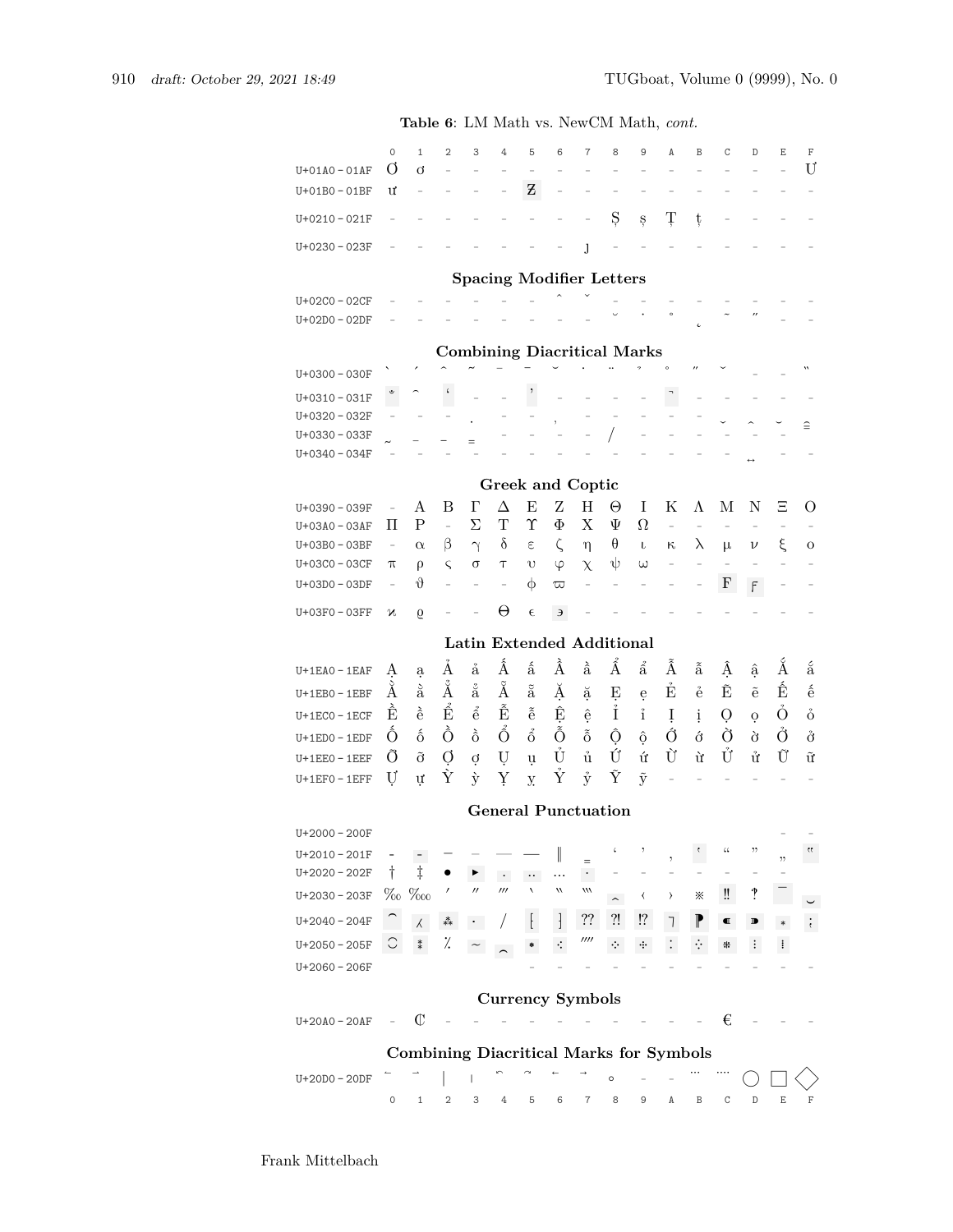|                                    |                          | <b>Table 6:</b> LM Math vs. New M Math, <i>cont.</i>                     |                                       |                          |                            |                                    |                               |                                 |                                      |                   |                           |                      |                                 |                                        |                        |                           |
|------------------------------------|--------------------------|--------------------------------------------------------------------------|---------------------------------------|--------------------------|----------------------------|------------------------------------|-------------------------------|---------------------------------|--------------------------------------|-------------------|---------------------------|----------------------|---------------------------------|----------------------------------------|------------------------|---------------------------|
|                                    | 0                        | $\mathbf{1}$                                                             | $\overline{2}$                        | 3                        | 4                          | 5                                  | 6                             | $\overline{7}$                  | 8                                    | 9                 | A                         | B                    | C                               | D                                      | Ε                      | F                         |
| U+20E0-20EF                        |                          |                                                                          |                                       |                          |                            |                                    | II                            |                                 |                                      |                   | ←                         | //                   |                                 |                                        |                        |                           |
| $U+20F0-20FF$                      |                          |                                                                          |                                       |                          |                            |                                    |                               |                                 |                                      |                   |                           |                      |                                 |                                        |                        |                           |
|                                    |                          |                                                                          |                                       |                          |                            |                                    | Letterlike Symbols            |                                 |                                      |                   |                           |                      |                                 |                                        |                        |                           |
| $U+2100-210F$                      | $a_C$                    | $a\!_{\rm S}$                                                            | C                                     | $\rm ^{\circ}C$          | $\Phi$                     | $\mathrm{c}\!/\!{}_{\!\mathrm{O}}$ | $\frac{c}{u}$                 | ${\mathcal E}$                  | $\Theta$                             | °F                | $\mathcal{G}$             | H                    | Ñ                               | Н                                      | $\boldsymbol{h}$       | ħ                         |
| $U + 2110 - 211F$                  | J                        | J                                                                        | L                                     | $\ell$                   | łЪ                         | $\mathbb N$                        | N <sup>2</sup>                | ℗                               | ω                                    | $\mathbb P$       | $\mathbb{Q}$              | $\mathcal R$         | R                               | $\mathbb R$                            | R                      | R.                        |
| $U+2120 - 212F$                    | SМ                       | TEL                                                                      | TM                                    | ý                        | $\mathbb Z$                | $\frac{7}{3}$                      | Ω                             | Ω                               | $\overline{3}$                       | $\mathbf{1}$      | Κ                         | Å                    | B                               | ¢                                      | е                      | $\pmb{\mathscr{e}}$       |
| $U + 2130 - 213F$                  | $\mathcal E$             | F                                                                        | Ł                                     | М                        | $\boldsymbol{\mathcal{C}}$ | K                                  | ב                             | λ                               | J                                    | $\mathbf{i}$      | ♂                         | FAX                  | Ш                               | δ                                      | Г                      | П                         |
| $U+2140-214F$                      | ⅀                        | C.                                                                       | ٦                                     | Ц                        | Υ                          | $D \Box$                           | d                             | e                               | ů                                    | $\hat{J}$         | ቲ                         | $\sqrt{2}$           | ₩                               | $A_{\rm /S}$                           | E                      | 000                       |
|                                    |                          |                                                                          |                                       |                          |                            |                                    | Arrows                        |                                 |                                      |                   |                           |                      |                                 |                                        |                        |                           |
| $U+2190-219F$                      | $\leftarrow$             | ↑                                                                        | $\rightarrow$                         | ↓                        | $\leftrightarrow$          | $\updownarrow$                     | ↖                             |                                 |                                      | $\swarrow$        | $\leftrightarrow$         | $\nrightarrow$       | $\sim$                          | $\sim$                                 | ↞                      | 个                         |
| $U + 21A0 - 21AF$                  | $\rightarrow$            | ↡                                                                        | $\leftrightarrow$                     | $\rightarrowtail$        | $\leftarrow$               | $\hat{1}$                          | $\mapsto$                     | Ţ                               | $\hat{\pm}$                          | $\hookleftarrow$  | $\hookrightarrow$         | $\leftrightarrow$    | ↬                               | ↭                                      | $\leftrightarrow$      | $\overline{\mathcal{V}}$  |
| $U+21B0-21BF$                      | ↰                        | ↱                                                                        | ↵                                     | Ц                        | ↴                          | $\downarrow$                       | $\sim$                        | $\curvearrowright$              | Κ                                    | 凶                 | ত                         | ℧                    | $\overline{\phantom{0}}$        | $\overline{\phantom{0}}$               | $\Gamma$               | 1                         |
| $U+21CO-21CF$                      | $\overline{\phantom{a}}$ | $\overline{\phantom{a}}$                                                 | L                                     | $\downarrow$             | $\rightleftarrows$         | ⇅                                  | $\leftrightarrows$            | ⇇                               | ⇈                                    | ⇉                 | ⇊                         | $\leftrightharpoons$ | $\rightleftharpoons$            | ⇍                                      | ⇔                      | $\nRightarrow$            |
| U+21D0-21DF                        | $\Leftarrow$             | ⇑                                                                        | $\Rightarrow$                         | ⇓                        | $\Leftrightarrow$          | ⇕                                  | R                             | $\mathbb{Z}$                    |                                      |                   | ⇚                         | $\Rightarrow$        | ↢                               | ∿≻                                     | ⇞                      | ⇟                         |
| $U+21E0-21EF$                      | ←÷                       | ↑                                                                        | --→                                   | $\div$                   | $\leftarrow$               | $\rightarrow$                      | ⇐                             | ⇧                               | $\Rightarrow$                        | ⇩                 | 숍                         | ↥                    | ↥                               | ⇭                                      | 畚                      | 츐                         |
| $U+21F0-21FF$                      | ⇰                        | 区                                                                        | $\overline{\mathcal{A}}$              | ⇕                        | $\rightarrow$              | ↓↑                                 |                               | $\leftarrow$                    | $\rightarrow$                        | $\leftrightarrow$ | ⇺                         | ₩                    | ∰                               | ←                                      | $\rightarrow$          | ↔                         |
|                                    |                          |                                                                          |                                       |                          |                            |                                    | <b>Mathematical Operators</b> |                                 |                                      |                   |                           |                      |                                 |                                        |                        |                           |
| $U+2200 - 220F$                    | A                        | C                                                                        | $\partial$                            | Ε                        | ∄                          | Ø                                  | Δ                             | ▽                               | $\in$                                | ∉                 | $\in$                     | ∍                    | ∌                               | ∍                                      |                        | П                         |
| $U+2210-221F$                      | П                        | $\sum$                                                                   | —                                     | 干                        | $\dotplus$                 | Ϊ                                  |                               | $\ast$                          | O                                    |                   |                           | $\sqrt[3]{}$         | $\sqrt[4]{}$                    | $\propto$                              | $\infty$               |                           |
| $U+2220 - 222F$                    | Z                        | ∡                                                                        | ∢                                     |                          | ł                          | II                                 | ł                             | Λ                               | V                                    | ∩                 | U                         | ſ                    | ∬                               | ∭                                      | ∮                      | ∯                         |
| $U+2230 - 223F$                    | ∰                        | $\oint$                                                                  | ∲                                     | ∲                        | А,                         | ÷                                  | :                             | $\vdots$                        | $\stackrel{\centerdot}{-}$           | <sup>-</sup>      | $\div$                    | ∻                    | $\sim$                          | S                                      | $\sim$                 | ∿                         |
| $U+2240 - 224F$                    | ₹                        | ≁                                                                        | $\overline{\sim}$                     | $\simeq$                 | ≄                          | $\cong$                            | ≆                             | ≇<br>≜                          | $\approx$<br>$\mathrel{\widehat{=}}$ | ≉<br>$\triangleq$ | ≊<br>$\stackrel{\vee}{=}$ | ≋<br>≛               | ≌<br>$\triangleq$               | $\asymp$<br>$\stackrel{\text{def}}{=}$ | ≎<br>$\stackrel{m}{=}$ | ≏<br>$\stackrel{?}{=}$    |
| $U+2250 - 225F$<br>$U+2260 - 226F$ | ≐<br>$\neq$              | $\div$<br>$\equiv$                                                       | $\stackrel{\cdot}{=}$<br>$\not\equiv$ | ≓<br>Ξ                   | $:=$<br>$\leq$             | $=$ :<br>$\geq$                    | $\equiv$                      |                                 | $\lneqq$                             |                   | $\ll$                     | $\gg$                | Ŏ                               | $\neq$                                 | ≮                      | $\, \neq\,$               |
| $U+2270 - 227F$                    | ≰                        | ≱                                                                        | $\lesssim$                            | $\gtrsim$                | ≴                          | ≵                                  | $\leq$                        | $\geq$                          | ≸                                    | ≥≠≹               | ≺                         | ≻                    | ≼                               | ≽                                      | ≾                      | $\succsim$                |
| $U+2280 - 228F$                    | $\star$                  | $\hspace{0.1cm}\not\hspace{0.1cm}\not\hspace{0.1cm}\not\hspace{0.1cm}\,$ | $\subset$                             | $\supset$                | ⊄                          | ⊅                                  | $\subseteq$                   | $\supseteq$                     | ⊈                                    | ⊉                 | ⊊                         | $\supsetneq$         | ⊌                               | ⊍                                      | ⊎                      | Е                         |
| U+2290-229F                        | ⊐                        | ⊑                                                                        | $\supseteq$<br>⊢                      | П                        | П                          | $\oplus$<br>$\perp$                | θ<br>F                        | ⊗<br>⊧                          | 0<br>⊨                               | ⊙<br>⊩            | ⊚<br>⊪                    | ⊛<br>⊫               | ⊜                               | Θ<br>⊭                                 | ⊞<br>⊮                 | A<br>∦                    |
| $U + 22A0 - 22AF$<br>U+22B0-22BF   | ⊠<br>⊰                   | ⊡<br>$\succ$                                                             | ◁                                     | ⊣<br>▷                   | т<br>◁                     | $\geq$                             | $\circ\hspace{-2.5pt}\bullet$ | $\bullet\hspace{-4pt}\multimap$ | $\overline{\phantom{0}}$             | 구드                | Т                         | V                    | ¥<br>⊼                          | $\triangledown$                        | ⇘                      | Δ                         |
| U+22C0 – 22CF                      |                          |                                                                          |                                       |                          | ♦                          |                                    | $^\star$                      | ⋇                               | M                                    | ⋉                 | X                         | ⋋                    | ⋌                               | $\leq$                                 | Υ                      | 人                         |
| U+22D0-22DF                        | ⋐                        | ⋑                                                                        | ⋒                                     | ⋓                        | ⋔                          | $\#$                               | $\lessdot$                    | $\geq$                          | $\ll$                                | ⋙                 | $\lessgtr$                | $\gtrless$           | $\leq$                          | $\geq$                                 | ⋞                      | ⋟                         |
| U+22E0 - 22EF                      | ⊀                        | ⊁                                                                        | ⋢                                     | ⊉                        | ⋤                          | $\supsetneq$                       | $\lesssim$                    | $\gtrapprox$                    | ⋨                                    | $\succnsim$       | ⋪                         | ⋫                    | ⋬                               | 毕                                      | $\vdots$               | $\cdots$                  |
| U+22F0-22FF                        | $\cdot$                  | ٠.                                                                       | $\in$                                 | $\in$                    | $\in$                      | Ė                                  | $\overline{\epsilon}$         | $\bar{\epsilon}$                | $\mathrel{\underline{\in}}$          | $\in$             | $\Rightarrow$             | Ð.                   | $\ominus$                       | Б                                      | E.                     | E                         |
|                                    |                          |                                                                          |                                       |                          |                            |                                    | Miscellaneous Technical       |                                 |                                      |                   |                           |                      |                                 |                                        |                        |                           |
| $U+2300 - 230F$                    | Ø                        | $\!\!\!/$                                                                | △                                     |                          | $\vee$                     | $\overline{\wedge}$                | ₹                             | ξ                               |                                      |                   |                           |                      | $\sim 10^{-1}$ , $\sim 10^{-1}$ |                                        | - 5                    | $\mathbb{R}^{\mathbb{N}}$ |
| $U+2310 - 231F$                    | $\overline{\phantom{0}}$ | $\Box$                                                                   |                                       | $\supseteq$              | ∇                          | Q                                  | ⊕                             | ♯.                              | ₩                                    |                   | ☺                         | ¥                    | г                               |                                        | L                      | $\blacksquare$            |
| $U+2320 - 232F$                    |                          | J                                                                        |                                       |                          |                            | $\mathrel{\mathop:}=$              | ⊠                             | ⊠                               | ₩                                    | $\langle$         | $\rangle$                 | $\infty$             | O                               | Þ.                                     | Q                      | $\equiv$                  |
| $U+2330 - 233F$                    | ŊΛ                       | ф→                                                                       | $\Rightarrow$                         | $\overline{\phantom{0}}$ | $\overline{\phantom{a}}$   | $\vee$                             | I                             | Ш                               | 目                                    | ₽                 | ◙                         | $\Box$               | p.                              | Φ                                      | $\circledcirc$         | F.                        |
| U+2340 - 234F                      | $\overline{A}$           | Ø                                                                        | $\boxtimes$                           | ₿                        | ₿                          | $\overline{\phantom{a}}$           | $\,+\,$                       | k                               | b                                    | $\varphi$         | ┷                         | Д                    | M                               |                                        | ≜                      | 仐                         |
| $U+2350 - 235F$                    | −                        | $\top$                                                                   | ∀                                     | ∆                        | ⊽                          | $\overline{\phi}$                  | ⇟                             | ⋓                               | $\frac{1}{2}$                        | ▵                 | $\frac{\Diamond}{\ }$     | $\frac{0}{1}$        | $\overline{\circ}$              | ၐ                                      | ∐                      | $^{\circ}$                |
| $U+2360 - 236F$                    | ⊡                        | Ϋ                                                                        | Ÿ                                     | ⋇                        | ö                          | ö                                  | Ψ                             | ¢                               | $\ddot{\sim}$                        | ゞ                 | $\overline{2}$            | ∀                    | θ                               | $\boldsymbol{\dagger}$                 | $\ddot{\cdot}$         | ₽                         |

The unicodefonttable package

0 1 2 3 4 5 6 7 8 9 A B C D E F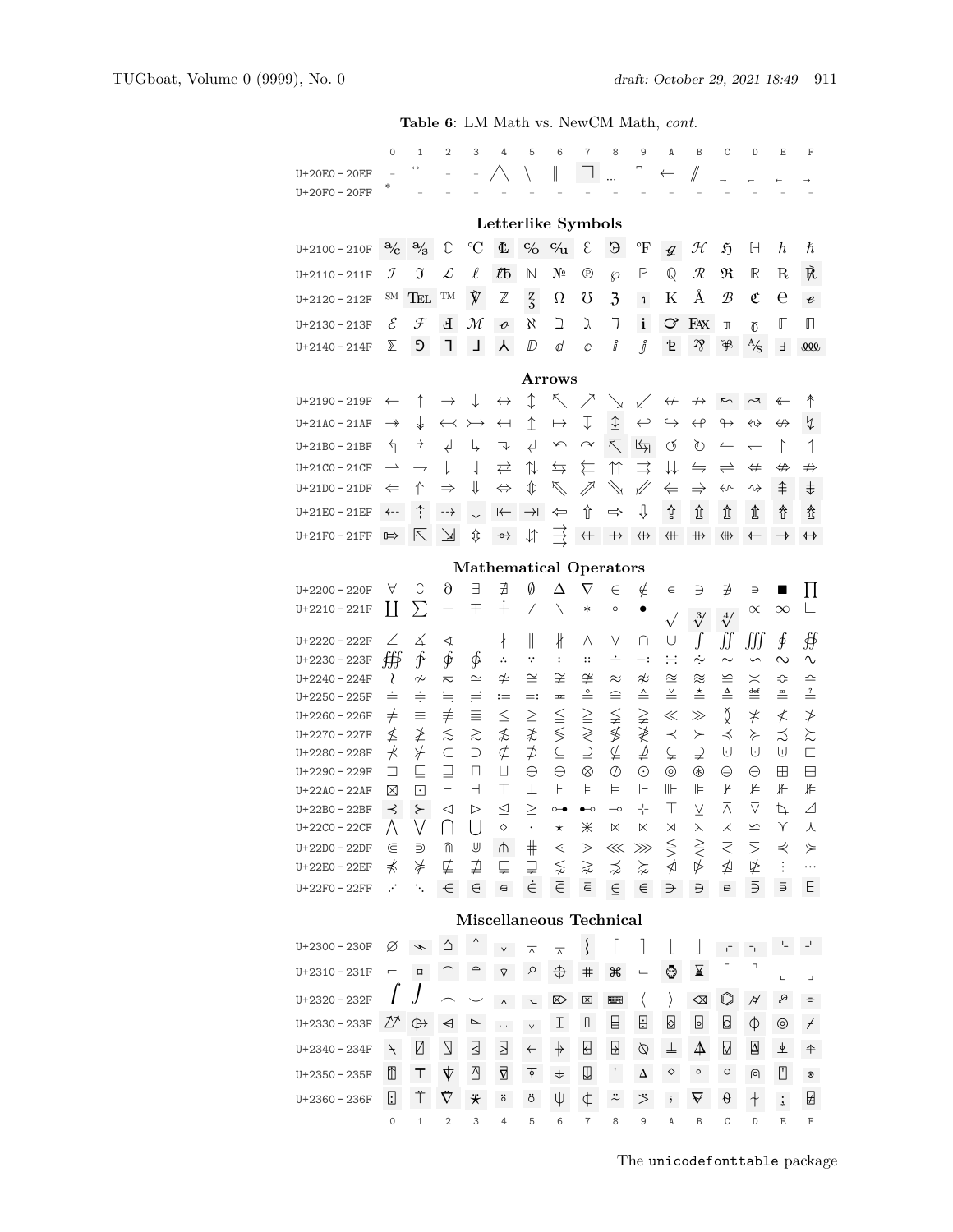|                                                                                                                                                                                                                                                                                                                | $\mathsf{O}\xspace$           | 1                        | 2                        | 3                        | 4                        | 5                    | 6                               | $\overline{\mathcal{I}}$  | 8                        | 9                               | Α                | B                                             | C                        | D                  | Ε                  | F                               |
|----------------------------------------------------------------------------------------------------------------------------------------------------------------------------------------------------------------------------------------------------------------------------------------------------------------|-------------------------------|--------------------------|--------------------------|--------------------------|--------------------------|----------------------|---------------------------------|---------------------------|--------------------------|---------------------------------|------------------|-----------------------------------------------|--------------------------|--------------------|--------------------|---------------------------------|
| U+2370 - 237F                                                                                                                                                                                                                                                                                                  | $\overline{?}$                | $\forall$                | A                        | $\mathbf{L}$             | $\rho$                   | $\omega$             | $\underline{\alpha}$            | $\underline{\epsilon}$    | $\underline{\mathsf{L}}$ | $\underline{\omega}$            | $\alpha$         | ✓                                             | 乒                        | Ļ,                 | 요                  | $\frac{1}{1}$                   |
| $U+2380 - 238F$                                                                                                                                                                                                                                                                                                | ą                             | <u>a</u>                 | $\underline{aa}$         | ∋a∈                      | $\omega$                 | ф                    | ◈                               | ∠                         | ₩                        | ⊕                               | $^\circledR$     | Ø                                             | စ်ဝ                      | Л                  | ∬                  | ឃ                               |
| U+2390 - 239F                                                                                                                                                                                                                                                                                                  | $\Diamond$                    | ₹                        | $\hat{\triangleright}$   | ÷,                       | $\bigcirc$               | $\Box$               | 1                               | ₽                         | 圈                        | ₫                               | ▨                |                                               | I.                       |                    |                    | ı                               |
| U+23A0-23AF                                                                                                                                                                                                                                                                                                    |                               |                          |                          |                          |                          |                      |                                 | $\sqrt{ }$                | ՜                        | $\mathbf{I}$                    | I                | Ι                                             | ì                        | J                  |                    | $\equiv$                        |
| U+23B0-23BF                                                                                                                                                                                                                                                                                                    | ſ                             |                          |                          |                          | Ξ                        |                      | $=$                             |                           |                          |                                 |                  |                                               |                          |                    |                    |                                 |
| U+23C0-23CF                                                                                                                                                                                                                                                                                                    |                               | Ф                        | $\Phi$                   | 4                        | Δ                        |                      | $^{+}$                          | $\overline{\mathcal{F}}$  | $\pm$                    |                                 | T                | 1                                             | J                        | 的                  | €                  |                                 |
| U+23D0-23DF                                                                                                                                                                                                                                                                                                    | φ<br>$\overline{\phantom{a}}$ |                          | $\overline{\cup}$        | $\overline{\phantom{a}}$ | ञ्ज                      | ₹<br>$\simeq$        | $\widetilde{\phantom{a}}$       | $\overline{\phantom{0}}$  | $\overline{\phantom{a}}$ | $\overline{1}$<br>ш             | ╧                |                                               |                          |                    |                    |                                 |
| U+23E0-23EF                                                                                                                                                                                                                                                                                                    |                               | $\backsim$               | $\Box$                   | Ô                        |                          |                      | $\sim$                          | ⊁                         |                          | ⋫                               | ↤                | ⊟<br>≵                                        | ¥                        | HI.                | ю                  | Ħ                               |
| U+23F0-23FF                                                                                                                                                                                                                                                                                                    | Φ                             | $\odot$                  | $\odot$                  | ⊠                        | $\overline{\phantom{0}}$ | $\varpi$             |                                 |                           | $10\,$<br>II             |                                 |                  | ပ                                             | $\mathbb O$              | $\blacksquare$     |                    | ⋖                               |
|                                                                                                                                                                                                                                                                                                                |                               |                          |                          |                          |                          |                      |                                 |                           |                          |                                 |                  |                                               |                          |                    |                    |                                 |
| <b>Control Pictures</b><br>b<br>$U+2420 - 242F$                                                                                                                                                                                                                                                                |                               |                          |                          |                          |                          |                      |                                 |                           |                          |                                 |                  |                                               |                          |                    |                    |                                 |
| <b>Box Drawing</b>                                                                                                                                                                                                                                                                                             |                               |                          |                          |                          |                          |                      |                                 |                           |                          |                                 |                  |                                               |                          |                    |                    |                                 |
| ļ<br>$U+2500 - 250F$<br>$\overline{\phantom{a}}$<br>$\hspace{0.05cm} \cdots$<br>÷,<br>г<br>г<br>г<br>L<br>L<br>L<br>L<br>L                                                                                                                                                                                     |                               |                          |                          |                          |                          |                      |                                 |                           |                          |                                 |                  |                                               |                          |                    |                    |                                 |
| $\perp$<br>$\overline{\phantom{a}}$<br>F<br>┙<br>Ł<br>$U+2510-251F$<br>Ł<br>٦<br>٦<br>٦<br>٦<br>$\overline{1}$<br>$\mathsf{F}$<br>ŀ<br>$\frac{1}{2}$<br>$\overline{\mathcal{L}}$<br>$\mathsf{F}$<br>$\overline{1}$<br>$\overline{\phantom{a}}$<br>ŀ<br>$\overline{1}$<br>$\mathsf{I}$<br>٦<br>Г<br>Τ<br>Т<br>Т |                               |                          |                          |                          |                          |                      |                                 |                           |                          |                                 |                  |                                               |                          |                    |                    |                                 |
|                                                                                                                                                                                                                                                                                                                |                               |                          |                          |                          |                          |                      |                                 |                           |                          |                                 |                  |                                               |                          |                    |                    |                                 |
| $U+2520 - 252F$                                                                                                                                                                                                                                                                                                |                               |                          |                          |                          |                          |                      |                                 |                           |                          |                                 |                  |                                               |                          |                    |                    |                                 |
| $U+2530 - 253F$                                                                                                                                                                                                                                                                                                | Τ                             | Τ                        | Т                        | Τ                        |                          | $\perp$              | $\pm$                           | $\overline{\phantom{a}}$  | $\perp$                  | $\perp$                         | $\perp$          |                                               | $\pm$                    | $\pm$              | $\hspace{0.1mm} +$ | $\hspace{.1cm} + \hspace{.1cm}$ |
| $U+2540 - 254F$                                                                                                                                                                                                                                                                                                | $\hspace{0.1mm} +$            | $\hspace{0.1mm} +$       | $\pm$                    | $\hspace{0.1mm} +$       | $^\mathrm{+}$            | ┭                    | $\hspace{.1cm} + \hspace{.1cm}$ | $\hspace{0.1mm} +$        | $\hspace{0.1mm} +$       | $\hspace{0.1mm} +$              | $\pm$            | $\hspace{0.1mm} +$                            | $\overline{\phantom{a}}$ | $-$                | L<br>L             | ı<br>$\mathbf{I}$               |
| $U+2550 - 255F$                                                                                                                                                                                                                                                                                                | $\overline{\phantom{0}}$      | I                        | $\overline{\Gamma}$      | Г                        | $\mathbb F$              | ╕                    | ٦                               | ╗                         | F                        | L                               | L                | $\mathord{\hspace{1pt}\text{--}\hspace{1pt}}$ | $\blacksquare$           | $\blacksquare$     |                    | ╟                               |
| $U+2560 - 256F$                                                                                                                                                                                                                                                                                                | $\parallel$                   | ╡                        | ╢                        | ╣                        | $\top$                   | $\mathbb{T}$         | $\overline{\mathbb{T}}$         | $\, = \,$                 | ╨                        | ┻                               | $\pm$            | $^\mathrm{+}$                                 | $\frac{1}{\pm}$          | Г                  | ٦.                 |                                 |
| $U+2570-257F$                                                                                                                                                                                                                                                                                                  | L                             |                          | $\backslash$             | χ                        |                          |                      |                                 | $\mathbb{F}^{\mathbb{Z}}$ | $\overline{a}$           |                                 |                  | $\Box$                                        |                          |                    |                    | $\mathbf{I}$                    |
|                                                                                                                                                                                                                                                                                                                |                               |                          |                          |                          |                          |                      | <b>Block Elements</b>           |                           |                          |                                 |                  |                                               |                          |                    |                    |                                 |
| $U+2580 - 258F$                                                                                                                                                                                                                                                                                                |                               |                          |                          |                          |                          |                      |                                 |                           |                          |                                 |                  |                                               |                          |                    |                    |                                 |
| $U+2590 - 259F$                                                                                                                                                                                                                                                                                                | ш                             | 羉                        | 羉                        | 羉                        |                          |                      |                                 | Ξ                         |                          |                                 |                  |                                               |                          |                    |                    |                                 |
|                                                                                                                                                                                                                                                                                                                |                               |                          |                          |                          |                          |                      | <b>Geometric Shapes</b>         |                           |                          |                                 |                  |                                               |                          |                    |                    |                                 |
| $U+25A0 - 25AF$                                                                                                                                                                                                                                                                                                |                               |                          | ⋂                        | ▣                        | 目                        | $\hfill\blacksquare$ | 疅                               | ▧                         | <b>III</b>               | ×                               |                  |                                               |                          |                    |                    | П                               |
| $U+25B0 - 25BF$                                                                                                                                                                                                                                                                                                | $\blacksquare$                | $\Box$                   |                          | Δ                        |                          | Δ                    |                                 | ▷                         |                          | D                               |                  | ▷                                             |                          | $\bigtriangledown$ |                    | ▽                               |
| U+25C0-25CF                                                                                                                                                                                                                                                                                                    |                               | $<$ l                    |                          | ◁                        |                          | ◁                    |                                 | $\leftrightarrow$         | ◈                        | $\textcircled{\small{\bullet}}$ | ♦                | O                                             | ଼                        | ◍                  | ⊚                  |                                 |
| $U+25D0-25DF$                                                                                                                                                                                                                                                                                                  | $\bullet$                     | $\bullet$                | ◒                        | $\bullet$                | $\mathbf{\Theta}$        | ◕                    |                                 |                           | $\bullet$                | $\circ$                         | $\cap$           | $\cup$                                        |                          |                    | ╯                  | ╰                               |
| $U+25E0 - 25EF$                                                                                                                                                                                                                                                                                                | $\cap$                        | $\cup$                   | ◢                        |                          | ◤                        | ◥                    | $\circ$                         | П                         | $\Box$                   | $\blacksquare$                  | $\blacksquare$   | $\hfill\Box$                                  | Δ                        | $\blacktriangle$   | $\Delta$           | ()                              |
| U+25F0-25FF                                                                                                                                                                                                                                                                                                    | 凹                             | 6                        | ◲                        | $\Box$                   | $\bigoplus$              | $\Theta$             | $\bigcirc$                      | $\bigoplus$               | $\triangledown$          | V                               | $\triangleright$ | $\Box$                                        |                          | □                  |                    | Δ                               |
|                                                                                                                                                                                                                                                                                                                |                               |                          |                          | Miscellaneous Shapes     |                          |                      |                                 |                           |                          |                                 |                  |                                               |                          |                    |                    |                                 |
| $U+2600 - 260F$                                                                                                                                                                                                                                                                                                |                               |                          |                          |                          |                          | $\star$              | ★                               |                           |                          | $\odot$                         |                  |                                               |                          |                    |                    |                                 |
| $U+2620 - 262F$                                                                                                                                                                                                                                                                                                |                               | г                        |                          |                          |                          |                      |                                 |                           |                          |                                 |                  |                                               |                          |                    |                    |                                 |
| $U+2630 - 263F$                                                                                                                                                                                                                                                                                                | $\qquad \qquad -$             | $\overline{\phantom{0}}$ | $\overline{\phantom{0}}$ |                          |                          |                      |                                 |                           |                          | ☺                               | $_{\odot}$       |                                               |                          | 》                  | $\mathbb C$        |                                 |
| $U+2640 - 264F$                                                                                                                                                                                                                                                                                                | ₽                             | $\overline{\phantom{0}}$ | σ                        |                          |                          |                      |                                 |                           |                          |                                 |                  |                                               |                          |                    |                    |                                 |
| $U+2660 - 266F$                                                                                                                                                                                                                                                                                                |                               | $\heartsuit$             | ♦                        |                          | ♤                        |                      |                                 | ஃ                         |                          |                                 |                  |                                               |                          | Þ                  | q                  | $\sharp$                        |
|                                                                                                                                                                                                                                                                                                                | $\mathsf{O}\xspace$           | $1\,$                    | $\,2$                    | 3                        | 4                        | 5                    | 6                               | $\overline{7}$            | 8                        | 9                               | Α                | B                                             | C                        | D                  | Е                  | $\mathbf F$                     |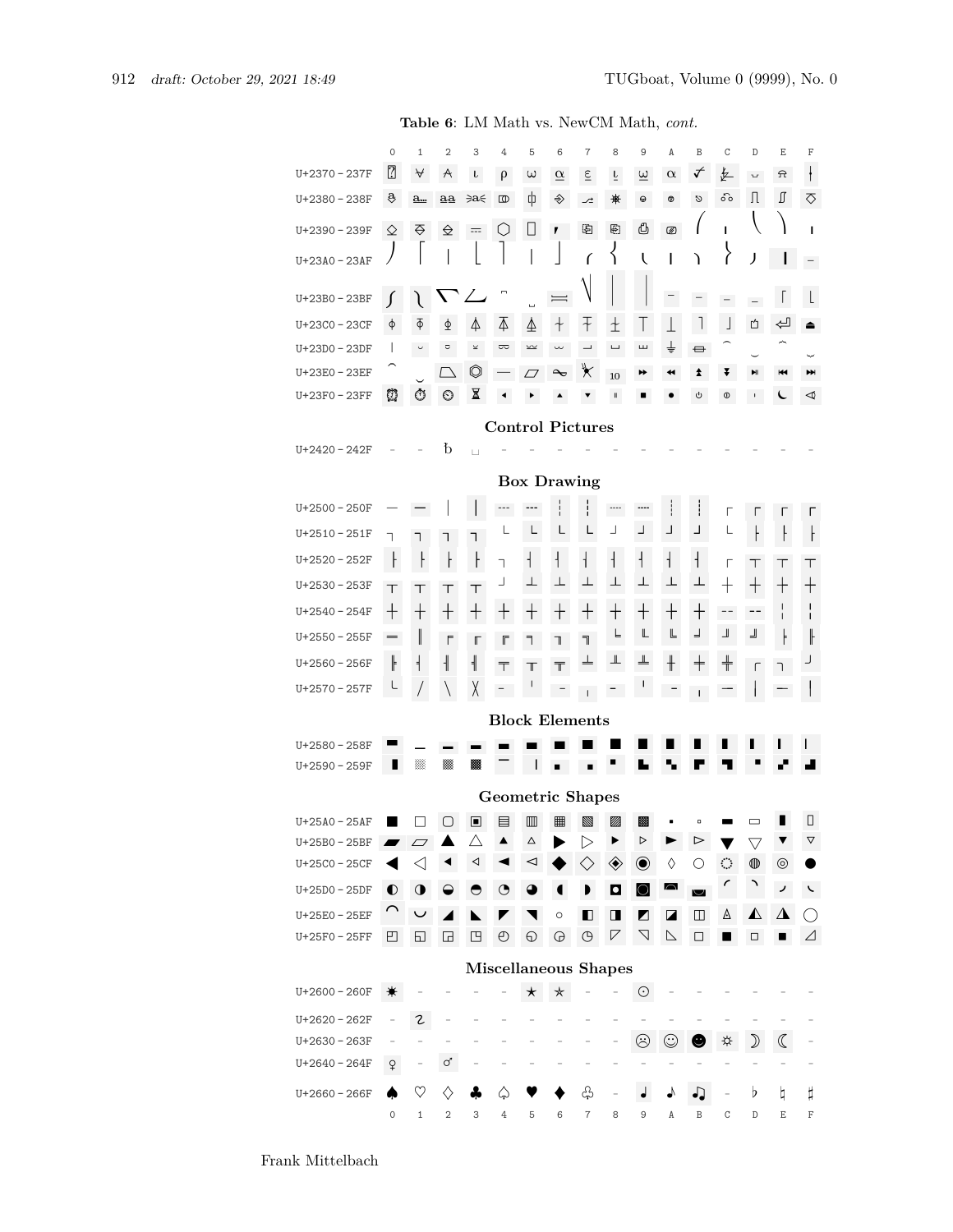|                                                                                                                                                                                                                                                                          | $\circ$                  | $\mathbf{1}$          | $\overline{2}$                       | 3                        | 4                 | 5                       | 6                                                  | 7                        | 8                             | 9                    | A                        | B                        | C                    | D                           | E                                                                                                                                                            | F                          |
|--------------------------------------------------------------------------------------------------------------------------------------------------------------------------------------------------------------------------------------------------------------------------|--------------------------|-----------------------|--------------------------------------|--------------------------|-------------------|-------------------------|----------------------------------------------------|--------------------------|-------------------------------|----------------------|--------------------------|--------------------------|----------------------|-----------------------------|--------------------------------------------------------------------------------------------------------------------------------------------------------------|----------------------------|
| U+2670 - 267F                                                                                                                                                                                                                                                            |                          |                       |                                      |                          |                   |                         |                                                    |                          |                               |                      |                          |                          |                      |                             | $\circledcirc$                                                                                                                                               |                            |
| $U+2680 - 268F$                                                                                                                                                                                                                                                          | ⊡                        | ⊡                     | ⊡                                    | ⊡                        | ⊡                 | ∷                       | O                                                  | ⊙                        |                               |                      |                          |                          |                      |                             |                                                                                                                                                              |                            |
| U+26A0 - 26AF                                                                                                                                                                                                                                                            |                          |                       |                                      |                          |                   | q                       |                                                    |                          |                               |                      |                          |                          | $\circ$              | ∞                           | 이어                                                                                                                                                           |                            |
| U+26B0 - 26BF                                                                                                                                                                                                                                                            |                          |                       | q                                    |                          |                   |                         |                                                    |                          |                               |                      |                          |                          |                      |                             |                                                                                                                                                              |                            |
|                                                                                                                                                                                                                                                                          |                          |                       |                                      |                          |                   |                         | <b>Dingbats</b>                                    |                          |                               |                      |                          |                          |                      |                             |                                                                                                                                                              |                            |
| $U+2710-271F$                                                                                                                                                                                                                                                            |                          |                       |                                      |                          |                   |                         |                                                    |                          |                               |                      |                          |                          |                      |                             |                                                                                                                                                              |                            |
| U+2720-272F                                                                                                                                                                                                                                                              | ж                        |                       |                                      |                          |                   |                         |                                                    |                          |                               |                      | ❸                        |                          |                      |                             |                                                                                                                                                              |                            |
| U+2730-273F                                                                                                                                                                                                                                                              |                          |                       |                                      |                          |                   |                         | ∗                                                  |                          |                               |                      |                          |                          |                      | ж                           |                                                                                                                                                              |                            |
| U+2750-275F                                                                                                                                                                                                                                                              |                          |                       |                                      |                          |                   |                         |                                                    |                          |                               |                      |                          |                          |                      |                             |                                                                                                                                                              |                            |
| U+2770-277F                                                                                                                                                                                                                                                              |                          |                       | $\left($                             | $\Big)$                  |                   |                         |                                                    |                          |                               |                      |                          |                          |                      |                             |                                                                                                                                                              |                            |
| U+2790 - 279F                                                                                                                                                                                                                                                            |                          |                       |                                      |                          |                   |                         |                                                    |                          |                               |                      |                          |                          |                      |                             |                                                                                                                                                              |                            |
| U+27A0-27AF                                                                                                                                                                                                                                                              |                          |                       |                                      |                          |                   |                         |                                                    |                          |                               |                      |                          |                          |                      |                             |                                                                                                                                                              |                            |
|                                                                                                                                                                                                                                                                          |                          |                       |                                      |                          |                   |                         |                                                    |                          |                               |                      |                          |                          |                      |                             |                                                                                                                                                              |                            |
| Miscellaneous Mathematical Symbols-A<br>$\triangle$<br>J<br>l<br>$\sum$<br>Z<br>V<br>U+27C0-27CF<br>$^+$<br>$\overline{\wedge}$<br>$\triangledown$<br>⊙<br>YC D<br>$=$<br>$+$<br>$\mathbf 2$<br>◈<br>٨<br>Ψ<br>匠<br>$\mathbb N$<br>U+27D0-27DF<br>ᅴ<br>М<br>М<br>$\circ$ |                          |                       |                                      |                          |                   |                         |                                                    |                          |                               |                      |                          |                          |                      |                             |                                                                                                                                                              |                            |
|                                                                                                                                                                                                                                                                          |                          |                       |                                      |                          |                   |                         |                                                    |                          |                               |                      |                          |                          |                      |                             |                                                                                                                                                              |                            |
| U+27E0-27EF                                                                                                                                                                                                                                                              | $\Theta$                 | ❖                     | ✧                                    | ଧ                        | Ð                 | $\Box$                  | I                                                  | I                        | $\langle$                     | $\rangle$            | 《                        | $\rangle\!\rangle$       | C                    | D                           |                                                                                                                                                              |                            |
|                                                                                                                                                                                                                                                                          |                          |                       |                                      |                          |                   |                         | <b>Supplemental Arrows-A</b>                       |                          |                               |                      |                          |                          |                      |                             |                                                                                                                                                              |                            |
| U+27F0-27FF                                                                                                                                                                                                                                                              | ⇑                        | 业                     |                                      | $\circ$ $\circ$          |                   |                         |                                                    |                          |                               |                      |                          |                          |                      |                             | $\oplus \longleftrightarrow \longleftrightarrow \Longleftarrow \Rightarrow \Longleftrightarrow \longleftrightarrow \longmapsto \Longleftrightarrow \leadsto$ |                            |
|                                                                                                                                                                                                                                                                          |                          |                       |                                      |                          |                   |                         |                                                    |                          |                               |                      |                          |                          |                      |                             |                                                                                                                                                              |                            |
|                                                                                                                                                                                                                                                                          |                          |                       |                                      |                          |                   |                         | <b>Supplemental Arrows-B</b>                       |                          |                               |                      |                          |                          |                      |                             |                                                                                                                                                              |                            |
| $U+2900 - 290F$                                                                                                                                                                                                                                                          | $+\!\!\!\rightarrow$     | $^{+\!+}$             | $\Leftrightarrow$                    | $\Rightarrow$            | ⇔                 | $\mapsto$               | $\Leftarrow$                                       | $\Rightarrow$            | $\ddagger$                    | ⇞                    | ⇑                        | ⇓                        |                      |                             | ←– –→ ←– –→                                                                                                                                                  |                            |
| $U+2910-291F$                                                                                                                                                                                                                                                            | ⊁-*                      | $\rightarrowtail$     | $\bar{\uparrow}$                     | $\overline{\uparrow}$    | $\leftrightarrow$ | $\leftrightarrow$       | $\rightarrowtail$                                  | $\overline{+*}$          | $\times$                      |                      |                          | ⊀                        | ⊁                    | $\rightarrow \leftarrow$    | →∙                                                                                                                                                           | $\rightarrow$              |
| $U+2920 - 292F$                                                                                                                                                                                                                                                          | $\mapsto\!\! \bullet$    | $\breve{\phantom{1}}$ | ↙                                    | $\zeta$                  | $\zeta$           | $\searrow$              | $\mathcal{L}$                                      | ╳                        | $\boxtimes$                   | ⋈                    | ⋉                        | X                        | $\times$             | $\boxtimes$                 | $\boxtimes$                                                                                                                                                  | $\times$                   |
| $U+2930 - 293F$                                                                                                                                                                                                                                                          | $\times$                 | ╳                     | 젓                                    | $\rightarrow$            | →                 | $\rightarrow$           | $\leftarrow$                                       | ↳                        | $\lambda$                     | Ç                    | $\sim$                   | ゝ                        | $\approx$            | Æ                           | ん                                                                                                                                                            | $\tilde{\varepsilon}$      |
| $U+2940 - 294F$                                                                                                                                                                                                                                                          | Q                        | Ò                     | $\leftrightarrow$                    | ⇆                        | $\leftrightarrow$ | $\overrightarrow{+}$    | $\overleftarrow{+}$                                | $\leftrightarrow$        | ↮                             | ↑                    | $\rightarrow$            | $\rightarrow$            | $\downarrow$         | $\downarrow$                | $\overline{\phantom{a}}$                                                                                                                                     | $\updownarrow$             |
| $U+2950 - 295F$                                                                                                                                                                                                                                                          | $\overline{\phantom{0}}$ | $\downarrow$          |                                      |                          |                   |                         |                                                    |                          |                               |                      |                          |                          |                      |                             |                                                                                                                                                              | ⊢                          |
| $U+2960 - 296F$                                                                                                                                                                                                                                                          |                          |                       | $\overline{}$                        | $\rightarrow$            | $\bar{\Gamma}$    | $\perp$                 | $\overline{}$                                      | $\rightarrow$            | $\overline{1}$                | $\overline{\top}$    | $\overline{\phantom{0}}$ | $\overline{\phantom{0}}$ | $\Gamma$             | τ                           | $\overline{\phantom{0}}$                                                                                                                                     |                            |
|                                                                                                                                                                                                                                                                          | $\perp$                  | Ţ                     | $\Leftarrow$                         | $\uparrow$               | $\Rightarrow$     | 卝                       | $\overline{\overline{\phantom{a}}\hspace{-0.5ex}}$ | $\overline{\phantom{0}}$ | ᆮ                             | $\rightleftharpoons$ | ⇒                        | $\rightleftharpoons$     | $\rightleftharpoons$ | $\Rightarrow$               | $\mathcal{I}$                                                                                                                                                | 小                          |
| $U+2970 - 297F$                                                                                                                                                                                                                                                          |                          |                       |                                      |                          |                   |                         |                                                    |                          |                               |                      |                          |                          |                      |                             |                                                                                                                                                              |                            |
|                                                                                                                                                                                                                                                                          |                          |                       |                                      |                          |                   |                         |                                                    |                          |                               |                      |                          |                          |                      |                             |                                                                                                                                                              |                            |
|                                                                                                                                                                                                                                                                          |                          |                       | Miscellaneous Mathematical Symbols-B |                          |                   |                         |                                                    |                          |                               |                      |                          |                          |                      |                             |                                                                                                                                                              |                            |
| $U+2980 - 298F$<br>U+2990 - 299F                                                                                                                                                                                                                                         | $\parallel$              | $\bullet$             | $\rm ^o$                             | {                        | }                 | ≬                       | D                                                  | ≬                        | $\begin{matrix} \end{matrix}$ | ≬                    | D                        | Ţ                        | $\frac{1}{2}$<br>⊾   | $\mathbf{r}$<br>⊾           |                                                                                                                                                              | $\left[ \right]$           |
|                                                                                                                                                                                                                                                                          | 1                        | $\langle$             | $\rangle$                            | $\overline{\mathcal{K}}$ | ≯                 | ∦                       | ∯                                                  | $\left($                 | $\Big)$                       | $\ddot{\ddot{z}}$    | š                        | 长                        |                      |                             | B                                                                                                                                                            | ∠                          |
| U+29A0-29AF                                                                                                                                                                                                                                                              | ≯                        | $\forall$             | 7                                    | 7                        | $\leq$            | $\geq$                  | $\sim$                                             | $\overline{\phantom{a}}$ | ∡                             | ጅ                    | 孓                        | X                        | ᢂ                    | $\aleph$                    | ₩                                                                                                                                                            | κ4                         |
| U+29B0-29BF<br>U+29C0-29CF                                                                                                                                                                                                                                               | Ø<br>⊗                   | Ø<br>⊗                | ğ<br>O٠                              | Ø<br>$\bigcirc$ =        | ø                 | $\Theta$<br>$\mathbb Z$ | Φ<br>图                                             | ⊕<br>⊡                   | $\circledcirc$<br>▣           | $\oplus$<br>펀        | $\oplus$<br>Δ            | ⊠<br>Δ                   | ⊗                    | $\hat{\Phi}$<br>$\triangle$ | $^{\circ}$                                                                                                                                                   | $\circledbullet$<br>$\lhd$ |
| U+29D0-29DF                                                                                                                                                                                                                                                              |                          |                       |                                      |                          | Ø                 |                         |                                                    |                          |                               |                      |                          |                          | ⚠                    |                             | ∖                                                                                                                                                            |                            |
|                                                                                                                                                                                                                                                                          | ▷                        | M                     | M                                    | M                        | ĸ                 | $\times$                | Χ                                                  | X.                       | w                             | g                    | SS<br>SS                 | ss<br>SS                 | $\infty$             | $\infty$                    |                                                                                                                                                              | o                          |
| U+29E0-29EF                                                                                                                                                                                                                                                              | □                        | $\leq$                | ш                                    | ¥                        | ≇                 | ≢                       | Ħ                                                  | $\dagger$                | $\boldsymbol{\nabla}$         | $\Delta$             | ₹                        |                          | ♀                    | ₹                           | Đ                                                                                                                                                            | Ť                          |
| U+29F0-29FF                                                                                                                                                                                                                                                              | ♢                        | ◆                     | $\Phi$                               | ₹                        | $\rightarrow$     | N                       | Ī.                                                 | ¥                        |                               | $\setminus$          | $\rm{+}$                 | $+$                      | $\langle$            | $\rangle$                   | ┿                                                                                                                                                            | $\overline{\phantom{a}}$   |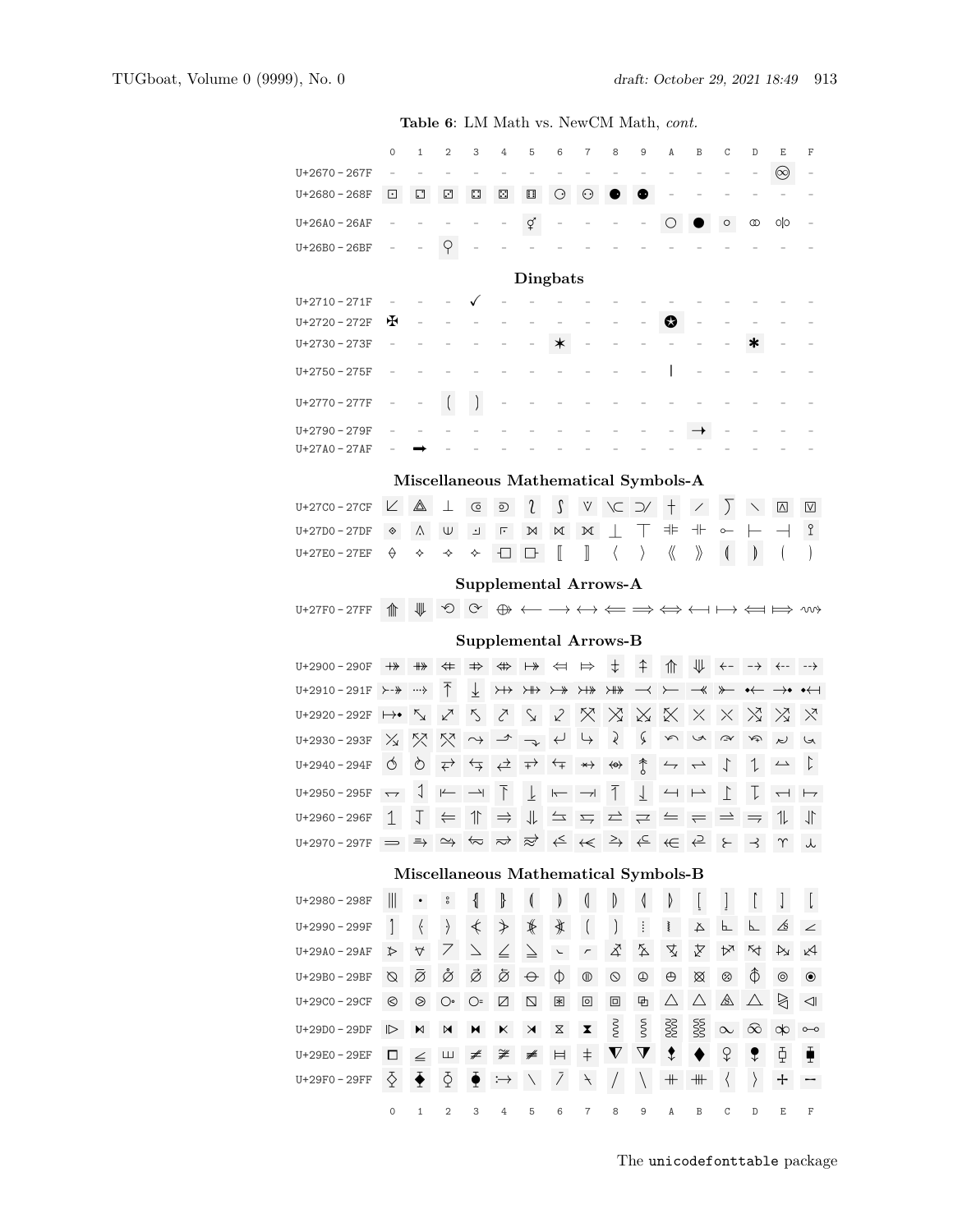|                 |              | <b>Table 6:</b> Lim math vs. NewOm math, <i>cont.</i> |                          |                         |                                                       |                                                 |                          |                                                     |                          |                          |                      |                |                          |                          |                     |                                |
|-----------------|--------------|-------------------------------------------------------|--------------------------|-------------------------|-------------------------------------------------------|-------------------------------------------------|--------------------------|-----------------------------------------------------|--------------------------|--------------------------|----------------------|----------------|--------------------------|--------------------------|---------------------|--------------------------------|
|                 | $\mathbf 0$  | $\mathbf{1}$                                          | $\overline{2}$           | 3                       | 4                                                     | 5<br><b>Supplemental Mathematical Operators</b> | 6                        | $\overline{7}$                                      | 8                        | 9                        | A                    | $\mathbb B$    | C                        | D                        | Ε                   | $\mathbf F$                    |
| U+2A00-2A0F     | $_{\odot}$   | $\oplus$                                              | $\otimes$                | $\lfloor \cdot \rfloor$ | ⊎                                                     |                                                 |                          | M                                                   | W                        | $\times$                 | $\sum$               | \$             | JJJJ                     | $\int$                   | $\mathbf{f}$        | $\int$                         |
| $U+2A10-2A1F$   | ∮            | ∳                                                     | $\int$                   | $\int$                  | $\int$                                                | $\oint$                                         | ∮                        | ∯                                                   | ≸                        | ∱                        | ∮                    | $\int$         | ſ                        | $\bowtie$                | ◁                   | я<br>Я                         |
| $U+2A20 - 2A2F$ | $\gg$        | $\Gamma$                                              | $\mathring{+}$           | $\hat{+}$               | $\tilde{+}$                                           | $\pm$                                           | $\ddagger$               | $+$ <sub>2</sub>                                    | $\,{}^+$                 | $\overline{\phantom{a}}$ | $\overline{\cdot}$   | $\div$         | $\div$                   | ⊕                        | Ð                   | ×                              |
| $U+2A30 - 2A3F$ | X.           | $\times$                                              | X                        | ፠                       | ্                                                     | ×D                                              | $\hat{\otimes}$          | ◉                                                   | $\oplus$                 | ◬                        | △                    | ◬              | $\overline{\phantom{a}}$ | $\overline{\phantom{0}}$ | $\blacksquare$      | П                              |
| U+2A40 - 2A4F   | ∩            | ⊌                                                     | U                        | Ā                       | ⋒                                                     | V                                               | $\times$                 | C                                                   | ×                        | $\ominus$                | $\sim$               | $\sim$         | U                        | $\Omega$                 | П                   | Ш                              |
| U+2A50 - 2A5F   | ⊛            | ٨                                                     | V                        | Λ                       | V                                                     | ∧                                               | W                        | $\vee$                                              | $\diagup$                | Ж                        | Λ                    | V              | $\forall$                | ₩                        | $\overline{\wedge}$ | $\overline{\vee}$              |
| $U+2A60 - 2A6F$ | ≙            | $\overline{\wedge}$                                   | ⊽                        | $\underline{\vee}$      | $\triangleleft$                                       | $\Rightarrow$                                   | ╤                        | ≐                                                   | 丰                        | ⋕                        | $\dot{\sim}$         | <b>ب</b> .     | ≋                        | ≌                        | ≛                   | $\hat{\approx}$                |
| $U+2A70 - 2A7F$ | ≊            | 干                                                     | 圭                        | ≂                       | $::=$                                                 | $==$                                            | $==$                     | ₩                                                   | ≝                        | ⋖                        | ⋗                    | そ              | $\searrow$               | $\leqslant$              | ≥                   | $\leqslant$                    |
| $U+2A80 - 2A8F$ | ⋧            | ≤                                                     | ≫                        | ≤                       | $\geqslant$                                           | ≋                                               | $\gtrapprox$             | ⋦                                                   | ⋧                        | ⋦                        | ⋧                    | $\leq$         | ⋚                        | ≦                        | $\geq$              | $\lessapprox$                  |
| $U+2A90-2A9F$   | $\gtrapprox$ | ≦                                                     | $\geqq$                  | ⋚                       | ≪                                                     | ⋞                                               | $\geqslant$              | ⋞                                                   | $\ddot{ }$               | ₹                        | ₹                    | ⋞              | ≋                        | $\lesssim$               | $\lesssim$          | $\leq$                         |
| $U+2AA0 - 2AAF$ | ≧            | ≪                                                     | ≫                        | $\leq$                  | ✕                                                     | $>\lt$                                          | ⊲                        | $\triangleright$                                    | ⋞                        | $\heartsuit$             | $\Leftarrow$         | ⇒              | ≤                        | $\geq$                   |                     | ≼                              |
| $U+2ABO - 2ABF$ | ≿            | ⋨                                                     | ≿                        | $\preceq$               | $\geqq$                                               | ⋨                                               | ≽                        | ≵                                                   | $\approx$                | ⋨                        | ⋩                    | $\prec$        | $\succ\!\!\succ$         | E                        | ⊃                   | $\subsetneq$                   |
| $U+2ACO-2ACF$   | $\supsetneq$ | ç                                                     | č                        | $\dot{\subseteq}$       | $\dot{\supseteq}$                                     | $\subseteqq$                                    | $\supseteq$              | $\lesssim$                                          | $\gtrsim$                | $\approx$                | $\gtrapprox$         | ⊊              | ⊋                        | L.                       |                     | O                              |
| $U+2ADO - 2ADF$ | D            | $\subseteq$                                           | $\supseteq$              | S                       | $\subseteq$                                           | $\in$                                           | $\supseteq$              | $\supset\subset$                                    | $\Rightarrow \in$        | ጠ                        | 不                    | ⋔              | ٧K                       | Ψ                        | ┪                   | $\top$                         |
| $U+2AEO-2AEF$   | $\perp$      | $\perp$ s                                             | F.                       | $\mathcal{H}$           | $\Rightarrow$                                         | $\Rightarrow$                                   | ╟                        | 〒                                                   | ᆂ                        | $\ddagger$               | π                    | Щ              | ╕                        | F                        | ł                   | $\, \, \pmb{\Upsilon}$         |
| $U+2AFO - 2AFF$ | $\upphi$     | Ţ                                                     | $\#$                     | ╫                       | $\parallel \parallel$                                 | ₩                                               | ።                        |                                                     | ≫                        | ≼                        | ⋧                    |                | $\parallel \parallel$    | //                       | I                   | $\begin{array}{c} \end{array}$ |
|                 |              |                                                       |                          |                         |                                                       |                                                 |                          |                                                     |                          |                          |                      |                |                          |                          |                     |                                |
|                 |              |                                                       |                          |                         |                                                       | Miscellaneous Symbols and Arrows                |                          |                                                     |                          |                          |                      |                |                          |                          |                     |                                |
| $U+2BOO - 2BOF$ | ⇗            | ⇖                                                     | $\mathbb Z$              | ⇙                       | ⇔                                                     |                                                 |                          | ↓                                                   | ∕                        |                          |                      |                |                          |                          |                     |                                |
| $U+2B10-2B1F$   | $\sqrt{ }$   | ∼                                                     |                          |                         |                                                       | N                                               | v                        |                                                     | ▽                        |                          | ÷                    |                |                          | ٠                        | $\blacksquare$      |                                |
| U+2B20-2B2F     | O            | Ο                                                     |                          |                         |                                                       |                                                 | ◇                        |                                                     | ♦                        |                          |                      | ♦              |                          |                          |                     | $\left( \right)$               |
| U+2B30 - 2B3F   | ↫            | ≿                                                     | $\bigoplus$              | ≮νν                     | ↞╄                                                    | ∰                                               | ↞⊣                       | —⊀                                                  | ∻…                       | $\leftrightarrow$        | ∰                    | ↞              | ↞↢                       | 《大                       | $\leftrightarrow$   | ←                              |
| $U+2B40-2B4F$   | ⇐            | ↩                                                     | ভি                       | ≫                       | ⋺                                                     | ⇚                                               | $\Rightarrow$            | $\hookrightarrow$                                   | ఞ                        | $\curvearrowright$       | $\overline{\approx}$ | ⇐              | ➾                        | ↯                        | ↑                   | $\downarrow$                   |
| $U+2B50 - 2B5F$ | $^\star$     | $^\star$                                              | $^\star$                 |                         | ♡                                                     | $\left(\begin{array}{c} 1 \end{array}\right)$   | ◎                        | O                                                   | O                        | ⊗                        | ∕⊾                   | $\mathbf{r}$   | J                        | $\downarrow$             | h                   | ᆬ                              |
| U+2B60 - 2B6F   | $\leftarrow$ | $\uparrow$                                            |                          |                         |                                                       | ţ                                               | $\blacktriangle$         | ↗                                                   | ↘                        | ↙                        | ←                    | Ť              |                          |                          | ↻                   | $\circ$                        |
| $U+2B70-2B7F$   | $\leftarrow$ | Ŧ                                                     | $\rightarrow$            | $\frac{1}{\sqrt{2}}$    | -                                                     | $\overline{a}$                                  | $\overline{\phantom{a}}$ | $\bar{z}$                                           | $\bar{ }$                | $\angle$                 | $+$                  | $\ddagger$     | $+$                      | ŧ                        | احًّا               | ∬                              |
| $U+2B80 - 2B8F$ | ⇆            | ⇅                                                     | ⇄                        | ₩                       | ⇇                                                     | $\uparrow \uparrow$                             | ⇉                        | ₩                                                   | C                        | O                        | ∍                    | $\mathbf 0$    | ⅁                        | U                        | ⊊                   | ₽                              |
| U+2B90-2B9F     | ↵            | ╰╾                                                    | ⋥                        | с.                      | C)                                                    | $\rightarrow$                                   | $\qquad \qquad -$        | ₩                                                   | $\blacktriangleleft$     | $\blacktriangle$         | ➤                    | A              | ◀                        | A                        | ▸                   | v                              |
| $U+2BAO - 2BAF$ | ↵            | ↳                                                     | $\overline{\phantom{a}}$ | ┍                       | $1$                                                   | $\pmb{\downarrow}$                              | $\sqrt{ }$               | 7                                                   | $\overline{\phantom{0}}$ | $\rightarrow$            | ≛                    | $\rightarrow$  | t                        | ⅉ                        | €                   | ļ                              |
| $U+2BB0 - 2BBF$ | ⇔            | ╚                                                     | 勺                        | ু∕ন                     | €                                                     | ∯                                               | ∉                        | Ŗ                                                   | ⇮                        | $\mathbb{Z}$             | 回                    | đ.             |                          | ⊠                        | ⊗                   | $^{\circledR}$                 |
| $U+2BCO - 2BCF$ | ٠            | ٠                                                     | ٠                        | $\bullet$               | $\bullet$                                             | ▲                                               | $\blacktriangledown$     | $\blacktriangleleft$                                | ▶                        | ¥                        | $\bullet$            | $\blacksquare$ | 0                        | ×                        | ♦                   | $\,\mathrm{H}$                 |
| $U+2BDO - 2BDF$ | ₿.           | ◈                                                     | $\dagger$                | $\varphi$               | $\mathfrak{F}% _{0}^{\ast }=\mathfrak{F}_{0}^{\ast }$ | $\mathfrak{S}$                                  | $\circledcirc$           | ô                                                   | ŀ[                       | Ţ                        | $\frac{4}{3}$        | Β              | ľ                        | ₽                        | Ŧ                   | ¥                              |
| $U+2BE0 - 2BEF$ | 才            | G                                                     | ↓                        | Ŧ                       | 4                                                     | $\breve{\phi}$                                  | 소                        | Ж                                                   | $\rightarrow$            | t                        | $\star$              | $\star$        | ↔                        | ŧ                        |                     | ŧ                              |
| $U+2BF0 - 2BFF$ | $\chi$       | ò.                                                    | معم                      | 只                       | ₩                                                     | Ж                                               | $\mathbf \Xi$            | $\mathsf{X}% _{0}^{\prime}=\mathsf{X}_{0}^{\prime}$ | $\star$                  | $\overline{\infty}$      | $\circ$              | O O            | $\delta$                 | δ                        |                     | H                              |
|                 |              |                                                       |                          |                         |                                                       | <b>Supplemental Punctuation</b>                 |                          |                                                     |                          |                          |                      |                |                          |                          |                     |                                |
| $U+2E10-2E1F$   |              |                                                       |                          |                         |                                                       |                                                 |                          |                                                     | j.                       |                          |                      |                |                          |                          |                     |                                |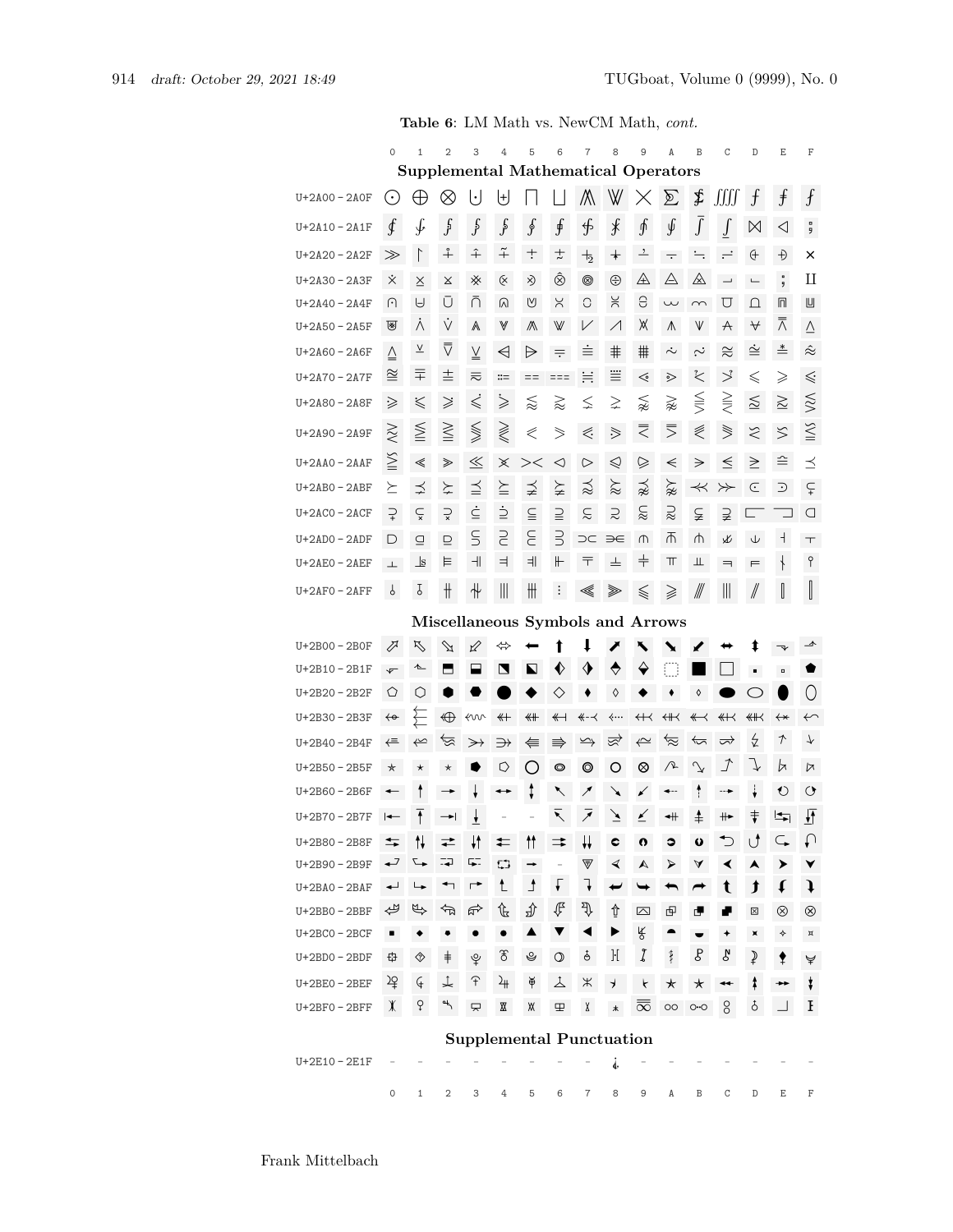|                       | $\circ$           | $\mathbf{1}$               | $\overline{2}$                       | 3                                                         | 4                        | 5                          | 6                         | $\overline{7}$                                                                                          | 8                        | 9                          | $\mathbb{A}$                      | B                                                                                                              | C                         | D                        | E                         | F                                                                                                                  |
|-----------------------|-------------------|----------------------------|--------------------------------------|-----------------------------------------------------------|--------------------------|----------------------------|---------------------------|---------------------------------------------------------------------------------------------------------|--------------------------|----------------------------|-----------------------------------|----------------------------------------------------------------------------------------------------------------|---------------------------|--------------------------|---------------------------|--------------------------------------------------------------------------------------------------------------------|
|                       |                   |                            | <b>CJK</b> Symbols and Punctuation   |                                                           |                          |                            |                           |                                                                                                         |                          |                            |                                   |                                                                                                                |                           |                          |                           |                                                                                                                    |
| $U+3010-301F$         |                   |                            | ╤                                    |                                                           |                          |                            | $\sqrt{ }$                | $\overline{\phantom{a}}$                                                                                |                          |                            |                                   |                                                                                                                |                           |                          |                           |                                                                                                                    |
| U+3030-303F           |                   |                            |                                      |                                                           |                          |                            |                           |                                                                                                         |                          |                            |                                   |                                                                                                                |                           |                          |                           |                                                                                                                    |
|                       |                   |                            |                                      |                                                           |                          |                            | Private Use Area          |                                                                                                         |                          |                            |                                   |                                                                                                                |                           |                          |                           |                                                                                                                    |
|                       |                   | B                          | Г                                    |                                                           | E                        | Z                          | H                         | $\Theta$                                                                                                | L                        | Κ                          |                                   |                                                                                                                | N                         | Ξ                        |                           |                                                                                                                    |
| U+E000 - E00F         | A                 |                            |                                      | Δ                                                         |                          |                            |                           |                                                                                                         |                          |                            | Λ                                 | м                                                                                                              |                           |                          | O                         | п                                                                                                                  |
| U+E010 - E01F         | P                 | Σ                          | Τ                                    | Υ                                                         | Φ                        | X                          | Ψ                         | Ω                                                                                                       | $\alpha$                 | β                          | Υ                                 | δ                                                                                                              | ε                         | ζ                        | η                         | θ                                                                                                                  |
| U+E020 - E02F         | $\mathsf{L}$      | κ                          | λ                                    | μ                                                         | ν                        | ξ                          | $\circ$                   | π                                                                                                       | ρ                        | ς                          | σ                                 | τ                                                                                                              | υ                         | φ                        | χ                         | ψ                                                                                                                  |
| U+E030 - E03F         | ω                 | $\epsilon$                 | ₩                                    | 书                                                         |                          |                            |                           |                                                                                                         |                          |                            |                                   |                                                                                                                |                           |                          |                           |                                                                                                                    |
| U+E040 - E04F         |                   | А                          | B                                    | Γ                                                         | Δ                        | Ε                          | Z                         | Η                                                                                                       | Θ                        | $\overline{I}$             | K                                 | $\Lambda$                                                                                                      | М                         | N                        | Ξ                         | O                                                                                                                  |
| U+E050 - E05F         | Π                 | Ρ                          | Σ                                    | $\tau$                                                    | $\Upsilon$               | Φ                          | Χ                         | Ψ                                                                                                       | Ω                        | a                          | β                                 | γ                                                                                                              | δ                         | ε                        | ζ                         | η                                                                                                                  |
| U+E060 - E06F         | θ                 | $\iota$                    | κ                                    | λ                                                         | μ                        |                            | ξ                         | ο                                                                                                       | π                        | ρ                          | ς                                 | σ                                                                                                              | τ                         | υ                        | φ                         | X                                                                                                                  |
| U+E070 - E07F         | ψ                 | ω                          | $\epsilon$                           |                                                           |                          |                            |                           |                                                                                                         |                          |                            |                                   |                                                                                                                |                           |                          |                           |                                                                                                                    |
| U+E370 - E37F         |                   |                            |                                      |                                                           |                          |                            | ş.                        | ∯                                                                                                       |                          |                            |                                   |                                                                                                                |                           |                          |                           |                                                                                                                    |
| U+E390 - E39F         |                   |                            |                                      |                                                           |                          | ∮                          |                           | $\mathfrak{f}$                                                                                          | $\int$                   | f,                         | ∯                                 | ∳                                                                                                              |                           |                          |                           |                                                                                                                    |
| $U + E3D0 - E3DF$     |                   |                            |                                      | $\overline{f}$                                            |                          |                            |                           |                                                                                                         |                          |                            |                                   |                                                                                                                |                           |                          |                           |                                                                                                                    |
| $U + E A 50 - E A 5F$ |                   |                            |                                      |                                                           |                          |                            |                           | \$                                                                                                      |                          |                            |                                   |                                                                                                                |                           |                          |                           |                                                                                                                    |
|                       |                   |                            | <b>Alphabetic Presentation Forms</b> |                                                           |                          |                            |                           |                                                                                                         |                          |                            |                                   |                                                                                                                |                           |                          |                           |                                                                                                                    |
|                       | ff                | fi.                        | fl                                   | ffi                                                       | ffl                      |                            |                           |                                                                                                         |                          |                            |                                   |                                                                                                                |                           |                          |                           |                                                                                                                    |
| $U + FBOO - FBOF$     |                   |                            |                                      |                                                           |                          |                            |                           |                                                                                                         |                          |                            |                                   |                                                                                                                |                           |                          |                           |                                                                                                                    |
|                       |                   |                            | <b>Arabic Presentation Forms-B</b>   |                                                           |                          |                            |                           |                                                                                                         |                          |                            |                                   |                                                                                                                |                           |                          |                           |                                                                                                                    |
| $U + FEFO - FEFF$     |                   |                            |                                      |                                                           |                          |                            |                           |                                                                                                         |                          |                            |                                   |                                                                                                                |                           |                          |                           |                                                                                                                    |
|                       |                   |                            |                                      |                                                           |                          |                            |                           |                                                                                                         |                          |                            | Mathematical Alphanumeric Symbols |                                                                                                                |                           |                          |                           |                                                                                                                    |
| U+1D400 - 1D40F       | A                 | B                          | $\mathbf C$                          | D                                                         | E                        | F                          | G                         | н                                                                                                       | I                        | $\mathbf{J}$               | $\bf K$                           | L                                                                                                              | М                         | N                        | Ő                         | P                                                                                                                  |
| U+1D410-1D41F         | Q                 | $\mathbf R$                | S                                    | т                                                         | ${\bf U}$                | V                          | W                         | $\mathbf{X}$                                                                                            | Y                        | Z                          | a                                 | b                                                                                                              | $\mathbf c$               | $\mathbf d$              | e                         | f                                                                                                                  |
| U+1D420-1D42F         | g                 | $\mathbf h$                | i                                    | $\mathbf{j}$                                              | k                        | $\mathbf{l}$               | m                         | n                                                                                                       | o                        | p                          | q                                 | r                                                                                                              | S                         | t                        | u                         | v                                                                                                                  |
| U+1D430 - 1D43F       | w                 | x                          | у                                    | z                                                         | $\boldsymbol{A}$         | B                          | $\mathcal{C}_{0}^{(n)}$   | D                                                                                                       | E                        | F                          | G                                 | Н                                                                                                              | $\overline{I}$            | .J                       | Κ                         | L                                                                                                                  |
| U+1D440 - 1D44F       | М                 | $\overline{N}$             | O                                    | $\boldsymbol{P}$                                          | Q                        | $\boldsymbol{R}$           | $\cal S$                  | T                                                                                                       | $\boldsymbol{U}$         | V                          | W                                 | X                                                                                                              | Y                         | Ζ                        | $\boldsymbol{a}$          | b                                                                                                                  |
| $U+1D450 - 1D45F$     | $\mathcal{C}$     | $\boldsymbol{d}$           | $\boldsymbol{e}$                     | $\boldsymbol{f}$                                          | $\boldsymbol{g}$         |                            | $\dot{i}$                 | $\dot{j}$                                                                                               | $\boldsymbol{k}$         | $l_{\rm }$                 | $\,m$                             | $\boldsymbol{n}$                                                                                               | ${\cal O}$                | $\boldsymbol{p}$         | q                         | $\,r\,$                                                                                                            |
| U+1D460 - 1D46F       | S                 | t                          | $\boldsymbol{u}$                     | $\boldsymbol{v}$                                          | $\boldsymbol{w}$         | $\boldsymbol{x}$           | у                         | $\boldsymbol{z}$                                                                                        | $\boldsymbol{A}$         | B                          | $\bm{C}$                          | D                                                                                                              | $\bm E$                   | F                        | G                         | $\bm H$                                                                                                            |
| U+1D470-1D47F         | $\mathbf I$       | $\bm{J}$                   | K                                    | L                                                         | $\bm{M}$                 | $\boldsymbol{N}$           | O                         | $\boldsymbol{P}$                                                                                        | Q                        | $\boldsymbol{R}$           | $\boldsymbol{S}$                  | $\boldsymbol{T}$                                                                                               | $\boldsymbol{U}$          | $\boldsymbol{V}$         | W                         | $\bm{X}$                                                                                                           |
| U+1D480-1D48F         | Y                 | Z                          | $\boldsymbol{a}$                     | b                                                         | $\boldsymbol{c}$         | $\boldsymbol{d}$           | e                         | $\boldsymbol{f}$                                                                                        | $\boldsymbol{g}$         | $\bm{h}$                   | $\bm{i}$                          | $\boldsymbol{j}$                                                                                               | $\boldsymbol{k}$          | l                        | $\boldsymbol{m}$          | $\boldsymbol{n}$                                                                                                   |
| U+1D490 - 1D49F       | о                 | $\boldsymbol{p}$           | $\boldsymbol{q}$                     | $\boldsymbol{r}$                                          | S                        | t                          | $\boldsymbol{u}$          | $\boldsymbol{v}$                                                                                        | $\boldsymbol{w}$         | $\pmb{x}$                  | y                                 | $\boldsymbol{z}$                                                                                               | А                         | $\overline{\phantom{0}}$ | $\mathcal C$              | D                                                                                                                  |
| U+1D4A0-1D4AF         | $\qquad \qquad -$ | $\overline{\phantom{m}}$   | $\mathcal G$                         |                                                           |                          | J                          | K                         |                                                                                                         | $\overline{\phantom{0}}$ | $\mathcal N$               | $\mathcal O$                      | $\mathcal P$                                                                                                   | ${\mathcal{Q}}$           | $\overline{\phantom{0}}$ | S                         | $\mathcal T$                                                                                                       |
| $U+1D4B0 - 1D4BF$     | U                 | v                          | W                                    | $\mathcal X$                                              | у                        | 2                          | $\boldsymbol{\mathit{a}}$ | $\ell$                                                                                                  | $\pmb{\mathcal{C}}$      | ď                          | $\overline{\phantom{0}}$          | $\ell$                                                                                                         | $\overline{\phantom{0}}$  | ħ                        | $\dot{\iota}$             | J                                                                                                                  |
| $U+1D4CO - 1D4CF$     | k                 | $\ell$                     | m                                    | $\boldsymbol{n}$                                          | $\overline{\phantom{0}}$ | $\mathcal{P}$              | $\it q$                   | r                                                                                                       | $\beta$                  | $t\,$                      | $\boldsymbol{\mathcal{U}}$        | $\boldsymbol{\mathcal{U}}$                                                                                     | $\boldsymbol{\mathit{w}}$ | $\pmb{x}$                | $\mathcal{U}$             | z                                                                                                                  |
| $U+1D4D0 - 1D4DF$     | $\mathcal A$      | $\mathcal B$               | $\mathcal C$                         | $\mathcal{D}% _{M_{1},M_{2}}^{\alpha,\beta}(\varepsilon)$ | $\mathcal E$             | $\boldsymbol{\mathcal{F}}$ | $\mathcal G$              | $\mathcal H$                                                                                            | $\bm{\mathcal{J}}$       | $\mathcal J$               | $\boldsymbol{\mathcal{K}}$        | $\mathcal{L}% _{G}=\mathcal{L}_{G}\!\left( a,b\right) ,\ \mathcal{L}_{G}=\mathcal{L}_{G}\!\left( a,b\right) ,$ | $\mathcal M$              | $\mathcal N$             | O                         | $\boldsymbol{\mathcal{P}}$                                                                                         |
| $U+1D4E0 - 1D4EF$     | $\mathcal{Q}$     | $\boldsymbol{\mathcal{R}}$ | S                                    | $\mathcal{J}% _{M_{1},M_{2}}^{\alpha,\beta}(\varepsilon)$ | $\mathcal{U}$            | $\mathcal V$               | ${\mathcal W}$            | $\mathcal{X}% _{0}$                                                                                     | y                        | $z\,$                      | $\boldsymbol{\mathit{a}}$         | $\ell$                                                                                                         | $\pmb{\mathcal{C}}$       | $\boldsymbol{d}$         | $\pmb{\mathcal{e}}$       | f                                                                                                                  |
| $U+1D4FO - 1D4FF$     | $\boldsymbol{q}$  | ħ                          | i                                    | $\overline{\mathcal{I}}$                                  | ĸ                        | $\ell$                     | $\pmb{m}$                 | $\pmb{n}$                                                                                               | $\boldsymbol{c}$         | $\boldsymbol{\mathcal{P}}$ | $\boldsymbol{q}$                  | $\pmb{\mathcal{V}}$                                                                                            | s                         | $\boldsymbol{t}$         | $\boldsymbol{\mathit{u}}$ | v                                                                                                                  |
| U+1D500 - 1D50F       | $\boldsymbol{w}$  | $\pmb{x}$                  | $\boldsymbol{\mathcal{U}}$           | $\pmb{\mathcal{z}}$                                       | $\mathfrak A$            | B                          |                           | $\mathfrak{D}% _{T}=\mathfrak{D}_{T}\!\left( a,b\right) ,\ \mathfrak{D}_{T}=C_{T}\!\left( a,b\right) ,$ | E                        | $\mathfrak{F}% _{0}$       | B                                 |                                                                                                                |                           | $\mathfrak{J}$           | R                         | $\mathfrak{L}% _{T}=\mathfrak{L}_{T}\!\left( a,b\right) ,\ \mathfrak{L}_{T}=\mathfrak{L}_{T}\!\left( a,b\right) ,$ |
| $U+1D510 - 1D51F$     | M                 | M                          | D                                    | P                                                         | $\mathfrak Q$            | $\overline{\phantom{a}}$   | G                         | $\mathfrak T$                                                                                           | $\mathfrak U$            | Ŋ                          | W                                 | X                                                                                                              | Ŋ                         | $\overline{\phantom{0}}$ | $\mathfrak a$             | b                                                                                                                  |
| U+1D520 - 1D52F       | c                 | d                          | e                                    | f                                                         | g                        | h                          | i                         | $\mathbf{j}$                                                                                            | ŧ                        | $\mathfrak l$              | $\mathfrak m$                     | $\mathfrak n$                                                                                                  | 0                         | p                        | q                         | r                                                                                                                  |
|                       | 0                 | 1                          | $\mathbf{2}$                         | 3                                                         | 4                        | 5                          | 6                         | $\overline{7}$                                                                                          | 8                        | 9                          | A                                 | B                                                                                                              | С                         | D                        | Ε                         | F                                                                                                                  |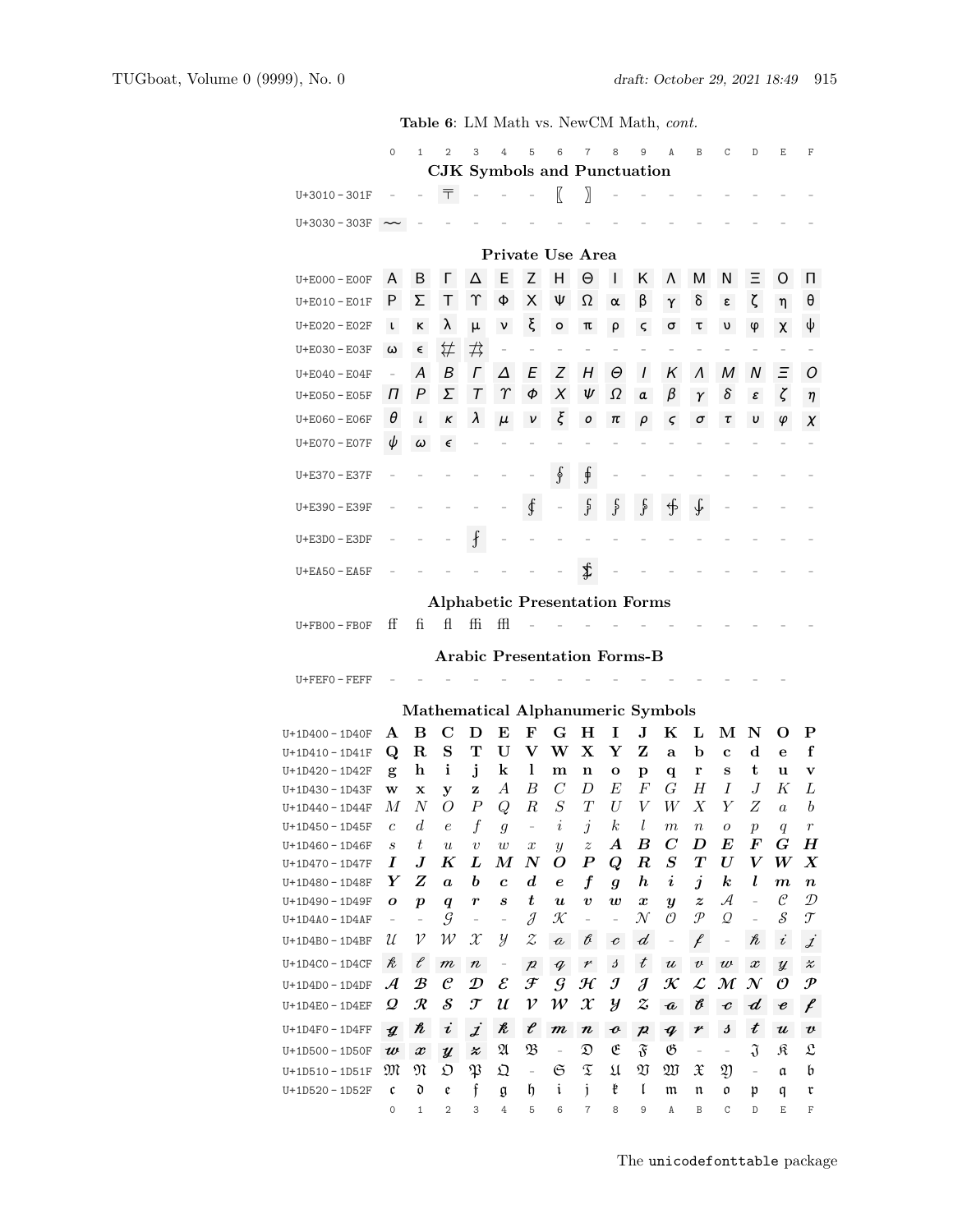|                    |                  |                                   | $\overline{2}$                         | 3                        | 4                     |                         |                   |                               | 8                        |                       |                               | B                           |                       | D                        | Ε                   |                                                                                                              |
|--------------------|------------------|-----------------------------------|----------------------------------------|--------------------------|-----------------------|-------------------------|-------------------|-------------------------------|--------------------------|-----------------------|-------------------------------|-----------------------------|-----------------------|--------------------------|---------------------|--------------------------------------------------------------------------------------------------------------|
| U+1D530 - 1D53F    | $\circ$<br>5     | 1<br>t                            | u                                      | v                        | m                     | 5                       | 6                 | 7                             | Α                        | 9<br>B                | Α<br>$\overline{\phantom{a}}$ | D                           | C<br>E                | F                        | G                   | F<br>$\overline{a}$                                                                                          |
|                    | O                | J                                 | K                                      | L                        | M                     | x<br>$\overline{a}$     | ŋ<br>$\mathbb{O}$ | $\mathfrak{z}$                |                          | $\overline{a}$        | $\mathbb{S}$                  | T                           | U                     | V                        | W                   | Χ                                                                                                            |
| U+1D540 - 1D54F    | Y                |                                   |                                        |                          |                       |                         |                   | $\overline{\phantom{0}}$<br>ſ | $\overline{\phantom{0}}$ | h                     | i                             |                             |                       | J                        |                     |                                                                                                              |
| $U+1D550 - 1D55F$  |                  | $\overline{\phantom{a}}$          | O                                      | lb                       | C                     | d                       | e                 |                               | g                        |                       |                               | Ĵ                           | k<br>$\mathfrak A$    | $\mathfrak B$            | m<br>$\mathfrak{C}$ | m<br>$\mathfrak{D}% _{T}=\mathfrak{D}_{T}\!\left( a,b\right) ,\ \mathfrak{D}_{T}=C_{T}\!\left( a,b\right) ,$ |
| U+1D560 - 1D56F    | $^\circledR$     | P                                 | q                                      | ╓                        | S                     | ŀ                       | U                 | V                             | W                        | χ                     | у                             | $\mathbb Z$                 |                       |                          |                     |                                                                                                              |
| U+1D570 - 1D57F    | E                | $\mathfrak{F}$                    | B                                      | Ñ                        | J                     | $\mathfrak{J}$          | я                 | $\mathfrak{L}$                | M                        | N                     | င္စ                           | $\boldsymbol{\mathfrak{P}}$ | な                     | R                        | $\mathfrak S$       | $\widetilde{\mathfrak{T}}$                                                                                   |
| U+1D580-1D58F      | $\mathfrak u$    | $\mathfrak V$                     | W                                      | $\mathfrak X$            | Ŋ                     | $\overline{\mathbf{3}}$ | a                 | b                             | C                        | d                     | e                             | f                           | g                     | h                        | i                   | j                                                                                                            |
| U+1D590 - 1D59F    | ŧ                | ľ                                 | $\mathfrak m$                          | $\mathfrak n$            | 0                     | p                       | q                 | r                             | S                        | t                     | u                             | v                           | w                     | ŗ                        | ŋ                   | 3                                                                                                            |
| U+1D5A0 - 1D5AF    | A                | Β                                 | C                                      | D                        | E                     | F                       | G                 | н                             | I                        | J                     | Κ                             | L                           | M                     | N                        | Ω                   | P                                                                                                            |
| $U+1D5B0 - 1D5BF$  | Q                | R                                 | S                                      | Τ                        | U                     | V                       | W                 | Χ                             | Υ                        | Z                     | а                             | b                           | C                     | d                        | e                   | f                                                                                                            |
| $U+1D5CO - 1D5CF$  | g                | h                                 | i                                      | j                        | k                     | I                       | m                 | n                             | o                        | р                     | q                             | r                           | S                     | t                        | u                   | v                                                                                                            |
| U+1D5D0-1D5DF      | W                | х                                 | у                                      | z                        | A                     | в                       | c                 | D                             | E                        | F                     | G                             | н                           | ı                     | J                        | ĸ                   | L                                                                                                            |
| U+1D5E0 - 1D5EF    | М                | N                                 | O                                      | Р                        | Q                     | R                       | S                 | т                             | U                        | v                     | w                             | х                           | Y                     | Z                        | a                   | b                                                                                                            |
| $U+1$ D5F0 - 1D5FF | C                | d                                 | e                                      | f                        | g                     | h                       | i                 | j                             | k                        | ı                     | m                             | n                           | o                     | р                        | q                   | r                                                                                                            |
| U+1D600 - 1D60F    | S                | t                                 | u                                      | v                        | w                     | x                       | y                 | z                             | Α                        | B                     | $\mathcal{C}_{0}^{(n)}$       | D                           | Е                     | F                        | G                   | Н                                                                                                            |
| U+1D610-1D61F      | I                | J                                 | Κ                                      | L                        | Μ                     | Ν                       | O                 | $\overline{P}$                | Q                        | R                     | S                             | Τ                           | U                     | V                        | W                   | Х                                                                                                            |
| U+1D620-1D62F      | Υ                | Ζ                                 | a                                      | b                        | C                     | d                       | e                 | f                             | g                        | h                     | i                             | j                           | k                     | I                        | m                   | n                                                                                                            |
| U+1D630-1D63F      | ο                | р                                 | q                                      | r                        | S                     | t                       | и                 | v                             | W                        | X                     | у                             | z                           | Α                     | В                        | C                   | D                                                                                                            |
| U+1D640 - 1D64F    | E                | F                                 | G                                      | н                        | ı                     | J                       | κ                 | L                             | м                        | N                     | O                             | Ρ                           | Q                     | R                        | $\mathcal{S}$       | $\tau$                                                                                                       |
| U+1D650 - 1D65F    | U                | V                                 | w                                      | X                        | Y                     | Z                       | a                 | b                             | C                        | d                     | e                             | f                           | g                     | h                        | i                   | j                                                                                                            |
| U+1D660 - 1D66F    | k                | I                                 | m                                      | n                        | ο                     | р                       | q                 | r                             | S                        | t                     | u                             | v                           | w                     | x                        | у                   | Z                                                                                                            |
| U+1D670-1D67F      | A                | B                                 | $\mathsf C$                            | D                        | Ε                     | F                       | G                 | Η                             | Ι                        | J                     | Κ                             | L                           | М                     | N                        | 0                   | $\mathbf P$                                                                                                  |
| U+1D680-1D68F      | Q                | R                                 | S                                      | Т                        | U                     | V                       | W                 | Χ                             | Y                        | Z                     | а                             | b                           | C                     | d                        | e                   | f                                                                                                            |
| U+1D690 - 1D69F    | g                | h                                 | i                                      | j                        | k                     | ı                       | m                 | n                             | o                        | p                     | q                             | r                           | S                     | t                        | u                   | $\mathbf v$                                                                                                  |
| U+1D6A0-1D6AF      | W                | х                                 | у                                      | z                        | $\imath$              | $\jmath$                | $\qquad \qquad -$ | $\overline{a}$                | А                        | в                     | г                             | Δ                           | E                     | z                        | н                   | $\Theta$                                                                                                     |
| $U+1D6B0 - 1D6BF$  | 1                | K                                 | Λ                                      | м                        | N                     | Ξ                       | O                 | п                             | $\mathbf{P}$             | $\boldsymbol{\Theta}$ | Σ                             | т                           | Υ                     | Ф                        | $\mathbf X$         | Ψ                                                                                                            |
| $U+1D6CO - 1D6CF$  | Ω                | $\boldsymbol{\nabla}$             | $\boldsymbol{\alpha}$                  | β                        | $\boldsymbol{\gamma}$ | δ                       | ε                 | $\zeta$                       | η                        | θ                     | ı                             | к                           | λ                     | μ                        | ν                   | ξ                                                                                                            |
| $U+1D6D0 - 1D6DF$  | O                | π                                 | ρ                                      | ς                        | σ                     | $\tau$                  | υ                 | $\varphi$                     | $\chi$                   | ψ                     | س                             | $\partial$                  | $\epsilon$            | J)                       | Ν                   | φ                                                                                                            |
| U+1D6E0 - 1D6EF    | Q                | ᢍ                                 | A                                      | B                        | $\Gamma$              | Δ                       | E                 | Ζ                             | Н                        | Θ                     | Ι                             | Κ                           | $\Lambda$             | М                        | N                   | Ξ                                                                                                            |
| $U+1$ D6F0 - 1D6FF | O                | П                                 | $\boldsymbol{P}$                       | θ                        | Σ                     | T                       | $\gamma$          | Ф                             | $\boldsymbol{X}$         | Ψ                     | Ω                             | ∇                           | $\alpha$              | $\beta$                  | $\gamma$            | $\delta$                                                                                                     |
| U+1D700 - 1D70F    | $\varepsilon$    | $\zeta$                           |                                        | $\theta$                 | $\iota$               | $\kappa$                | $\lambda$         | $\mu$                         | $\nu$                    | ξ                     | 0                             | $\pi$                       |                       | ς                        | $\sigma$            | $\tau$                                                                                                       |
|                    |                  |                                   | $\eta$                                 | $\psi$                   |                       | $\partial$              | $\epsilon$        | θ                             |                          | $\phi$                |                               |                             | $\rho$<br>А           | B                        | Г                   | Δ                                                                                                            |
| U+1D710-1D71F      | $\upsilon$<br>E  | $\varphi$<br>Z                    | $\chi$<br>$\bm H$                      | Θ                        | $\omega$<br>I         | K                       | Λ                 | $\bm{M}$                      | п<br>$\boldsymbol{N}$    | Ξ                     | $\varrho$<br>O                | $\varpi$<br>Π               | P                     | Θ                        | Σ                   | $\bm{T}$                                                                                                     |
| U+1D720-1D72F      | $\pmb{\Upsilon}$ | Ф                                 | $\boldsymbol{X}$                       | Ψ                        | Ω                     | $\boldsymbol{\nabla}$   |                   | $\beta$                       |                          | $\delta$              |                               |                             |                       | $\theta$                 |                     |                                                                                                              |
| U+1D730-1D73F      | λ                |                                   |                                        |                          |                       |                         | $\alpha$          |                               | $\gamma$                 |                       | $\varepsilon$                 | $\zeta$                     | $\eta$                |                          | $\iota$             | $\kappa$<br>$\partial$                                                                                       |
| U+1D740 - 1D74F    |                  | $\mu$<br>$\boldsymbol{\vartheta}$ | $\boldsymbol{\nu}$                     | ξ                        | 0                     | $\pi$                   | ρ<br>Α            | ς<br>B                        | σ<br>г                   | $\tau$<br>Δ           | $\boldsymbol{v}$<br>Е         | $\varphi$<br>Z              | $\chi$<br>н           | $\psi$<br>Θ              | $\omega$<br>ı       | ĸ                                                                                                            |
| U+1D750 - 1D75F    | $\epsilon$       |                                   | п                                      | $\boldsymbol{\phi}$<br>Ξ | Q                     | $\varpi$                | P                 |                               |                          |                       | Υ                             |                             |                       |                          |                     |                                                                                                              |
| U+1D760-1D76F      | Λ                | м                                 | N                                      |                          | O                     | п                       |                   | Θ                             | Σ                        | т                     |                               | Φ                           | х                     | Ψ                        | Ω                   | ᢦ                                                                                                            |
| U+1D770-1D77F      | α                | β                                 | า                                      | Ŏ                        | ε                     | ζ                       | η                 | θ                             | ı                        | ĸ.                    | λ                             | μ                           | ν                     | ξ                        | о                   | π                                                                                                            |
| U+1D780-1D78F      | ρ                | ς                                 | σ                                      | T                        | v                     | φ                       | χ                 | ψ                             | ω                        | 9                     | E                             | $\boldsymbol{\vartheta}$    | N                     | ф                        | 6                   | ᢍ                                                                                                            |
| U+1D790 - 1D79F    | A                | В                                 | Г                                      | Δ                        | E                     | Z                       | Н                 | Θ                             | $\mathbf{I}$             | Κ                     | Λ                             | М                           | N                     | Ξ                        | 0                   | П                                                                                                            |
| $U+1D7AO-1D7AF$    | P                | θ                                 | Σ                                      | T                        | Υ                     | Φ                       | X                 | ψ                             | Ω                        | V                     | α                             | β                           | $\boldsymbol{\gamma}$ | δ                        | ε                   | $\boldsymbol{\zeta}$                                                                                         |
| U+1D7B0-1D7BF      | η                | θ                                 | ı                                      | ĸ.                       | λ                     | μ                       | v                 | ξ                             | ο                        | $\pmb{\pi}$           | $\boldsymbol{\rho}$           | ς                           | σ                     | T                        | v                   | φ                                                                                                            |
| $U+1D7CO - 1D7CF$  | χ                | ψ                                 | ω                                      | д                        | $\epsilon$            | v                       | H                 | φ                             | e                        | $\boldsymbol{\varpi}$ | F                             | F                           | $\qquad \qquad -$     | $\overline{\phantom{a}}$ | 0                   | 1                                                                                                            |
| U+1D7D0-1D7DF      | 2                | 3                                 | 4                                      | 5                        | 6                     | 7                       | 8                 | 9                             | 0                        | 1                     | 2                             | 3                           | 4                     | 5                        | 6                   | 7                                                                                                            |
| U+1D7E0-1D7EF      | 8                | $^\circledR$                      | 0                                      | 1                        | 2                     | 3                       | 4                 | 5                             | 6                        | 7                     | 8                             | 9                           | 0                     | 1                        | 2                   | 3                                                                                                            |
| U+1D7F0-1D7FF      | 4                | 5                                 | 6                                      | 7                        | 8                     | 9                       | 0                 | 1                             | 2                        | 3                     | 4                             | 5                           | 6                     | $\overline{7}$           | 8                   | 9                                                                                                            |
|                    |                  |                                   |                                        |                          |                       |                         |                   |                               |                          |                       |                               |                             |                       |                          |                     |                                                                                                              |
|                    |                  |                                   | Arabic Mathematical Alphabetic Symbols |                          |                       |                         |                   |                               |                          |                       |                               |                             |                       |                          |                     |                                                                                                              |

## **Arabic Mathematical Alphabetic Symbols**

| ع س ن م ل ك ي ط ح ز و د د ج ب ا u+1EE00-1EE0F   |  |  |                                 |  |  |  |  |  |  |
|-------------------------------------------------|--|--|---------------------------------|--|--|--|--|--|--|
| و ف ا اس غ ظ ض ذ خ ث ات ش ر ق ص ف U+1EE10-1EE1F |  |  |                                 |  |  |  |  |  |  |
|                                                 |  |  | 0 1 2 3 4 5 6 7 8 9 A B C D E F |  |  |  |  |  |  |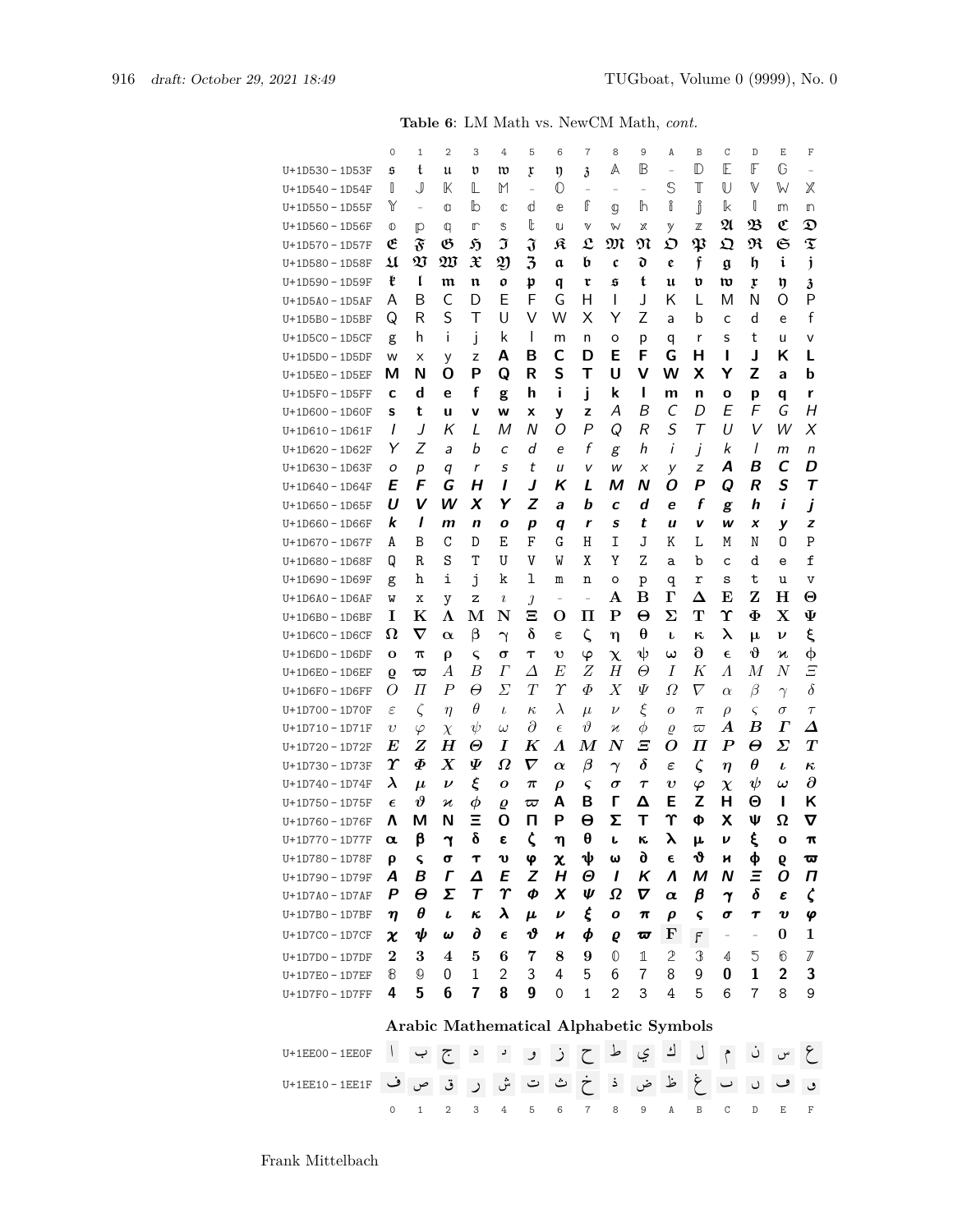|                         |                      |                    |                        |                                  |                          | widen vol. 2000 One middle, |                |                          |                          |                                               |                |                |        |             |   |    |
|-------------------------|----------------------|--------------------|------------------------|----------------------------------|--------------------------|-----------------------------|----------------|--------------------------|--------------------------|-----------------------------------------------|----------------|----------------|--------|-------------|---|----|
|                         | 0                    | 1                  | 2                      | 3                                | 4                        | 5                           | 6              | 7                        | 8                        | 9                                             | A              | B              | C      | $\mathbb D$ | E | F  |
| U+1EE20 - 1EE2F         |                      | ڊ                  | 2,                     |                                  | ھ                        |                             |                | ⋗                        |                          | ÷.                                            | 5              | J              | م      | ز           |   | ء  |
| U+1EE30 - 1EE3F         | و                    | صد                 | ق                      |                                  | شہ                       | ت                           | ژ              | خ                        |                          | ضه                                            |                | غ              |        |             |   |    |
| U+1EE40 - 1EE4F         |                      |                    | ج                      |                                  |                          |                             |                | ζ                        |                          | يہ                                            |                | لہ             |        |             |   |    |
| U+1EE50 - 1EE5F         |                      |                    | ٽ                      |                                  | شہ                       |                             |                | Ċ                        |                          | ضہ                                            |                | غ              |        | ں           |   | ں  |
| U+1EE60 - 1EE6F         |                      |                    | جا                     |                                  | ها                       |                             |                | حا                       | طا                       | یا                                            | کا             |                | ما     | نا          |   | عا |
| U+1EE70 - 1EE7F         | قا                   |                    | قا                     |                                  | شا                       | تا                          | ثا             | خا                       |                          | ضا                                            | ظا             | غا             | ىا     |             |   | ى  |
| U+1EE80 - 1EE8F         |                      | ب                  | نج                     |                                  | ھە                       | ره                          | ره             | ج                        | طه                       | يبه                                           |                | لو             | مم     |             |   | گې |
| U+1EE90 - 1EE9F         | ڡ                    |                    | قه                     |                                  |                          |                             |                | ج                        | ه                        | ضمه                                           | ظه             | خ<br>پ         |        |             |   |    |
| U+1EEA0 - 1EEAF         |                      |                    | متحم                   | د                                |                          |                             |                |                          | ط                        | ؼ                                             |                | J              | م      |             |   |    |
| U+1EEB0 - 1EEBF         | ڡ                    |                    |                        |                                  |                          |                             |                |                          |                          |                                               |                | ۶              |        |             |   |    |
| حلله خط U+1EEF0 - 1EEFF |                      |                    |                        |                                  |                          |                             |                |                          |                          |                                               |                |                |        |             |   |    |
|                         |                      |                    |                        | <b>Geometric Shapes Extended</b> |                          |                             |                |                          |                          |                                               |                |                |        |             |   |    |
| U+1F780 – 1F78F         |                      |                    |                        |                                  |                          | O                           | O              | Ő                        | O                        | O                                             | $_{\odot}$     | $_{\odot}$     |        |             |   |    |
| U+1F790 - 1F79F         | $\Box$               | □                  | □                      | □                                | ▣                        | ▣                           | o              |                          | $\bullet$                | ٠                                             | $\diamondsuit$ | $\diamondsuit$ | ◈      |             |   |    |
| U+1F7A0 - 1F7AF         | $\langle \rangle$    | $\hspace{0.1mm} +$ | $\mathrm{+}$           | +                                | +                        | ┿                           | ┿              | ٠                        | ×                        | ×                                             | ×              | ×              | ×      | ×           | х | *  |
| U+1F7B0 – 1F7BF         | $^\star$             | $^\star$           | *                      | *                                | *                        | $\ast$                      | $\ast$         | $\ast$                   | *                        | $\ast$                                        | *              | ∗              |        |             |   |    |
| U+1F7C0 – 1F7CF         | ⋏                    | ᆺ                  | ⋏                      | ⋏                                | $\overline{\phantom{a}}$ | $\overline{\phantom{a}}$    | $\pmb{+}$      | +                        | +                        | $\star$                                       | *              | ∗              |        |             |   |    |
| U+1F7D0 – 1F7DF         | ☀                    | ☀                  |                        |                                  | ☀                        | ۵                           | $\bullet$      | o                        | $\bullet$                |                                               |                |                |        |             |   |    |
| U+1F7E0 - 1F7EF         |                      | ◉                  |                        |                                  |                          | W                           | ▤              |                          | 龖                        |                                               |                |                |        |             |   |    |
|                         |                      |                    |                        | <b>Supplemental Arrows-C</b>     |                          |                             |                |                          |                          |                                               |                |                |        |             |   |    |
| U+1F800 - 1F80F         |                      |                    |                        |                                  |                          |                             |                |                          |                          |                                               |                |                |        |             |   |    |
| U+1F810 – 1F81F         |                      |                    |                        |                                  |                          |                             |                |                          |                          |                                               |                |                |        |             |   |    |
| U+1F820 – 1F82F         |                      |                    |                        |                                  |                          |                             |                |                          |                          |                                               |                |                |        |             |   |    |
| U+1F830 - 1F83F         |                      |                    |                        |                                  |                          |                             |                |                          |                          |                                               |                |                |        |             |   |    |
| U+1F840 - 1F84F         |                      |                    |                        |                                  |                          |                             |                |                          |                          |                                               |                |                |        |             |   |    |
| U+1F850 - 1F85F         | $\leftarrow$         |                    | $\rightarrow$          |                                  | ↖                        |                             |                |                          | $\leftrightarrow$        |                                               |                |                |        |             |   |    |
| U+1F860 – 1F86F         | $\leftarrow$         | $\uparrow$         | $\rightarrow$          | $\downarrow$                     | K                        | Ζ                           | $\overline{a}$ | V                        | $\leftarrow$             | Ϋ                                             | →              |                | K      | Ζ           |   | V  |
| U+1F870 - 1F87F         | $\leftarrow$         | ↑                  | $\rightarrow$          | ↓                                | К.                       | ↗                           | 7              | V                        | $\leftarrow$             | Ϋ                                             | →              |                | K.     | ↗           |   | v  |
| U+1F880 - 1F88F         | $\leftarrow$         | ↑                  | $\rightarrow$          | ↓                                | R                        | ↗                           | ⊻              | V                        |                          |                                               |                |                |        |             |   |    |
| U+1F890 - 1F89F         | $\blacktriangleleft$ | $\blacktriangle$   | $\mathbf{r}_\parallel$ | $\mathbf{v}$                     | $\blacktriangleleft$     | Α                           | ▶              | A                        |                          |                                               |                |                |        |             |   |    |
| U+1F8A0 – 1F8AF         |                      | ⇔ ⇒                | ⇐                      | $\Rightarrow$                    |                          | ⇔ ⇒                         | ⇐              | $\Rightarrow$            |                          | $\Leftrightarrow$ $\Rightarrow$ $\Rightarrow$ |                | ⇔ ⇒            | $\Box$ |             |   |    |
| U+1F8B0 - 1F8BF         | 5                    | R                  | $\overline{a}$         | $\overline{a}$                   | $\overline{\phantom{0}}$ |                             |                | $\overline{\phantom{0}}$ | $\overline{\phantom{a}}$ |                                               |                |                |        |             |   |    |
|                         | 0                    | $\mathbf{1}$       | $\mathbf{2}$           | 3                                | $\overline{4}$           | 5                           | 6              |                          | 7 8                      | 9                                             | A              | B              | С      | D           | Ε | F  |

Total number of glyphs in Latin Modern Math: 2046 Comparison font New Computer Modern Math has 0 missing and 1958 extra glyphs

## <span id="page-16-0"></span>**B.5 Garamond Libre's Byzantine Musical Symbols**

As a final example we exhibit the Byzantine Musical Symbols as provided by Garamond Libre. Command used: